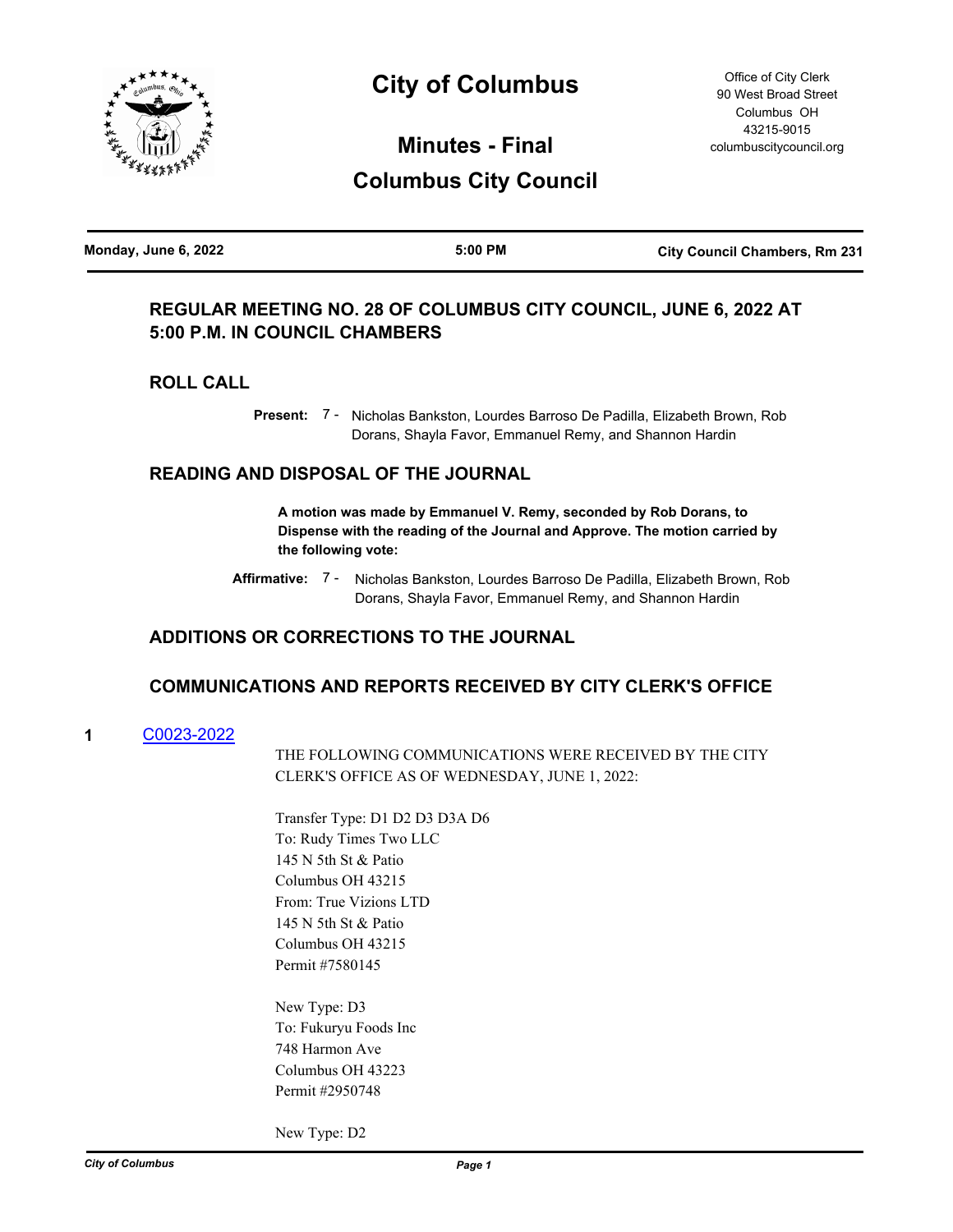To: I Corner LLC 2060 N High St Ste A Columbus OH 43201 Permit #4110856

Transfer Type: D5 D6 To: Asian Fusion INC DBA Asian Fusion 3512 W Dublin Granville Rd Columbus OH 43235 From: Blue Sky Food Services Inc DBA Asia Fusion 3512 W Dublin Granville Rd Columbus OH 43235 Permit #40293512

Transfer Type: C1 C2 OM Oil Columbus LLC 2805 S High St Columbus OH 43207 From: United Food Discount LLC DBA United Food Mart 2805 S High St Columbus OH 43207 Permit #6542805

TREX Type: D5 To: Cave Bar & Lounge LLC 122 E Main St Columbus OH 43215 From: SP Connection Inc DBA Saffron Patch 20600 Chagrin Blvd STE 150 Shaker Hgts OH 44122 Permit #14054110005

Transfer Type: D1 D2 D3 D3A D6 To: Conpadres LLC DBA La Banda 5940 Chantry Dr Columbus OH 43232 From: Melendez 0204 LLC 5940 Chantry Dr Columbus OH 43232 Permit #1665940

Advertise Date: 6/11/22 Agenda Date: 6/6/22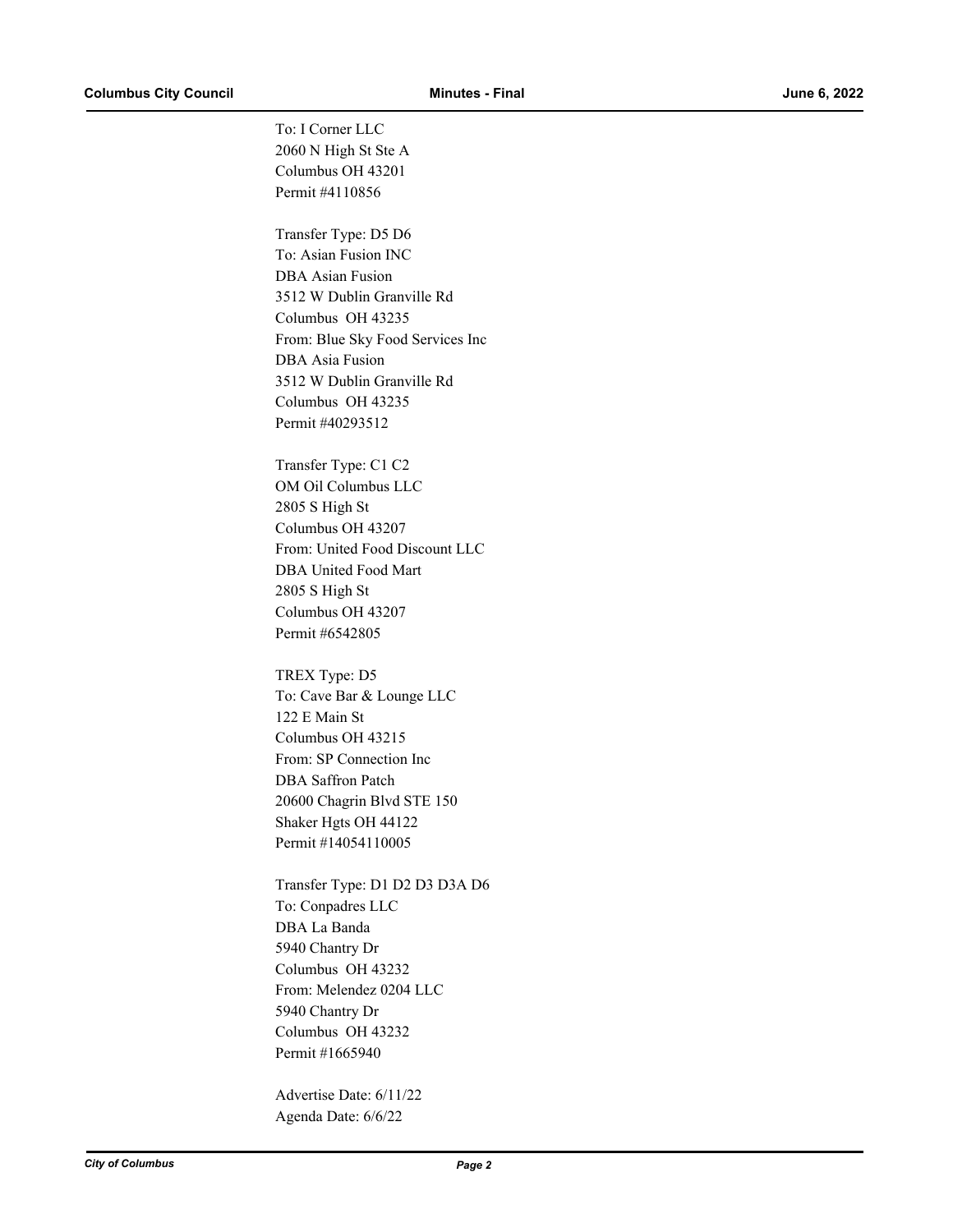Return Date: 6/16/22

**Read and Filed**

## **RESOLUTIONS OF EXPRESSION**

## **BARROSO DE PADILLA**

#### **2** [0103X-2022](http://columbus.legistar.com/gateway.aspx?m=l&id=/matter.aspx?key=123135)

To recognize June as Immigrant Heritage Month in the City of Columbus

*Sponsors:* Lourdes Barroso De Padilla, Nicholas Bankston, Rob Dorans, Shayla Favor, Emmanuel V. Remy, Elizabeth Brown and Shannon G. Hardin

**A motion was made by Lourdes Barroso De Padilla, seconded by Rob Dorans, that this Ceremonial Resolution be Adopted. The motion carried by the following vote:**

Affirmative: 7 - Nicholas Bankston, Lourdes Barroso De Padilla, Elizabeth Brown, Rob Dorans, Shayla Favor, Emmanuel Remy, and Shannon Hardin

## **FAVOR**

**3** [0106X-2022](http://columbus.legistar.com/gateway.aspx?m=l&id=/matter.aspx?key=123173)

**To designate June as National Men's Health Month in the City of Columbus and to thank the National African American Wellness Agency on their efforts to improve men's health.**

*Sponsors:* Shayla Favor, Lourdes Barroso De Padilla, Nicholas Bankston, Elizabeth Brown, Rob Dorans, Emmanuel V. Remy and Shannon G. Hardin

**A motion was made by Shayla Favor, seconded by Lourdes Barroso De Padilla, that this Ceremonial Resolution be Adopted. The motion carried by the following vote:**

Affirmative: 7 - Nicholas Bankston, Lourdes Barroso De Padilla, Elizabeth Brown, Rob Dorans, Shayla Favor, Emmanuel Remy, and Shannon Hardin

## **HARDIN**

**4** [0104X-2022](http://columbus.legistar.com/gateway.aspx?m=l&id=/matter.aspx?key=123165) To celebrate the retirement of Monica Kridler from Momentum Excellence *Sponsors:* Shannon G. Hardin, Nicholas Bankston, Lourdes Barroso De Padilla, Elizabeth Brown, Rob Dorans, Shayla Favor and Emmanuel V. Remy

> **A motion was made by Shannon G. Hardin, seconded by Emmanuel V. Remy, that this Ceremonial Resolution be Adopted. The motion carried by the following vote:**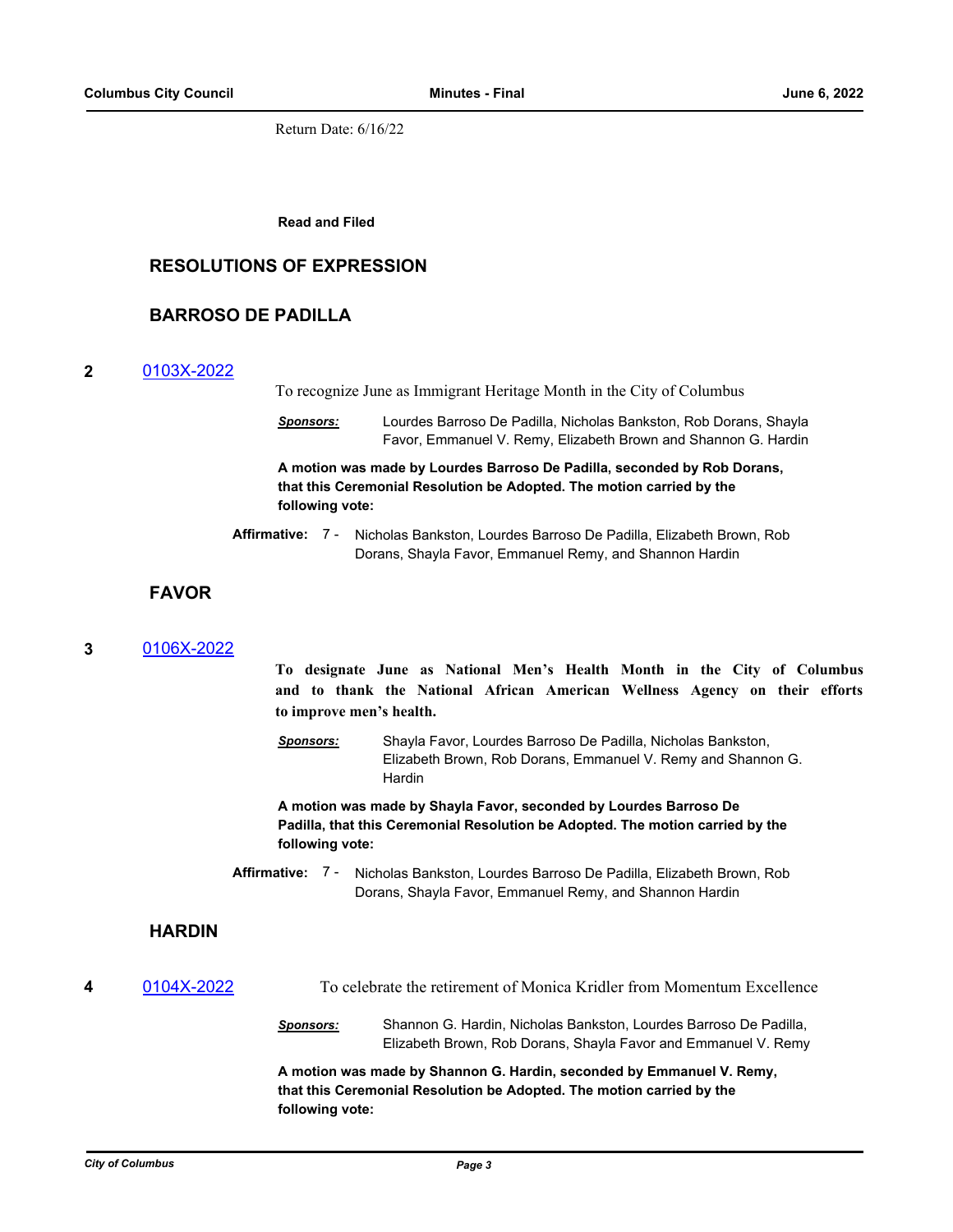**Affirmative:** Nicholas Bankston, Lourdes Barroso De Padilla, Elizabeth Brown, Rob Dorans, Shayla Favor, Emmanuel Remy, and Shannon Hardin Affirmative: 7 -

## **ADDITIONS OR CORRECTIONS TO THE AGENDA**

## **FR FIRST READING OF 30-DAY LEGISLATION**

**A motion was made by Emmanuel V. Remy, seconded by Shayla Favor, to waive the reading of the titles of first reading legislation. The motion carried by the following vote:**

## **TECHNOLOGY: BANKSTON, CHR. DORANS BROWN HARDIN**

## **FR-1** [1466-2022](http://columbus.legistar.com/gateway.aspx?m=l&id=/matter.aspx?key=122983) To authorize the Director of the Department of Technology, on behalf of the Department of Public Utilities, to modify an existing contract with CGI Technologies and Solutions, Inc. for professional services for the upgrade of the Department of Public Utilities' PragmaCAD mobile dispatching system accordance with the sole source provisions of the Columbus City Code; and to authorize the expenditure of up to \$121,000.00 from the Information Services Operating Budget. (\$121,000.00).

#### **Read for the First Time**

#### **FR-2** [1514-2022](http://columbus.legistar.com/gateway.aspx?m=l&id=/matter.aspx?key=123032)

To authorize the Directors of the Department of Technology and the Department of Public Utilities to renew an annual software maintenance and support services agreement with Hansen Banner, LLC. in accordance with the sole source provisions of the Columbus City Code; and to authorize the expenditure of \$468,190.12 from the Department of Technology, Information Service Operating Fund. (\$468,190.12)

#### **Read for the First Time**

## **PUBLIC SERVICE & TRANSPORTATION: BARROSO DE PADILLA, CHR. FAVOR BANKSTON HARDIN**

#### **FR-3** [1395-2022](http://columbus.legistar.com/gateway.aspx?m=l&id=/matter.aspx?key=122912)

To authorize the Director of the Department of Public Service to execute those documents necessary to amend an easement on Spring Street with American Electric Power Service Corporation.

**Read for the First Time**

## **FINANCE: E. BROWN CHR. BANKSTON REMY HARDIN**

**FR-4** [1441-2022](http://columbus.legistar.com/gateway.aspx?m=l&id=/matter.aspx?key=122958) To authorize the Director of Finance and Management to modify and extend a contract on behalf of the Office of Construction Management with Energility, LLC,

Affirmative: 7 - Nicholas Bankston, Lourdes Barroso De Padilla, Elizabeth Brown, Rob Dorans, Shayla Favor, Emmanuel Remy, and Shannon Hardin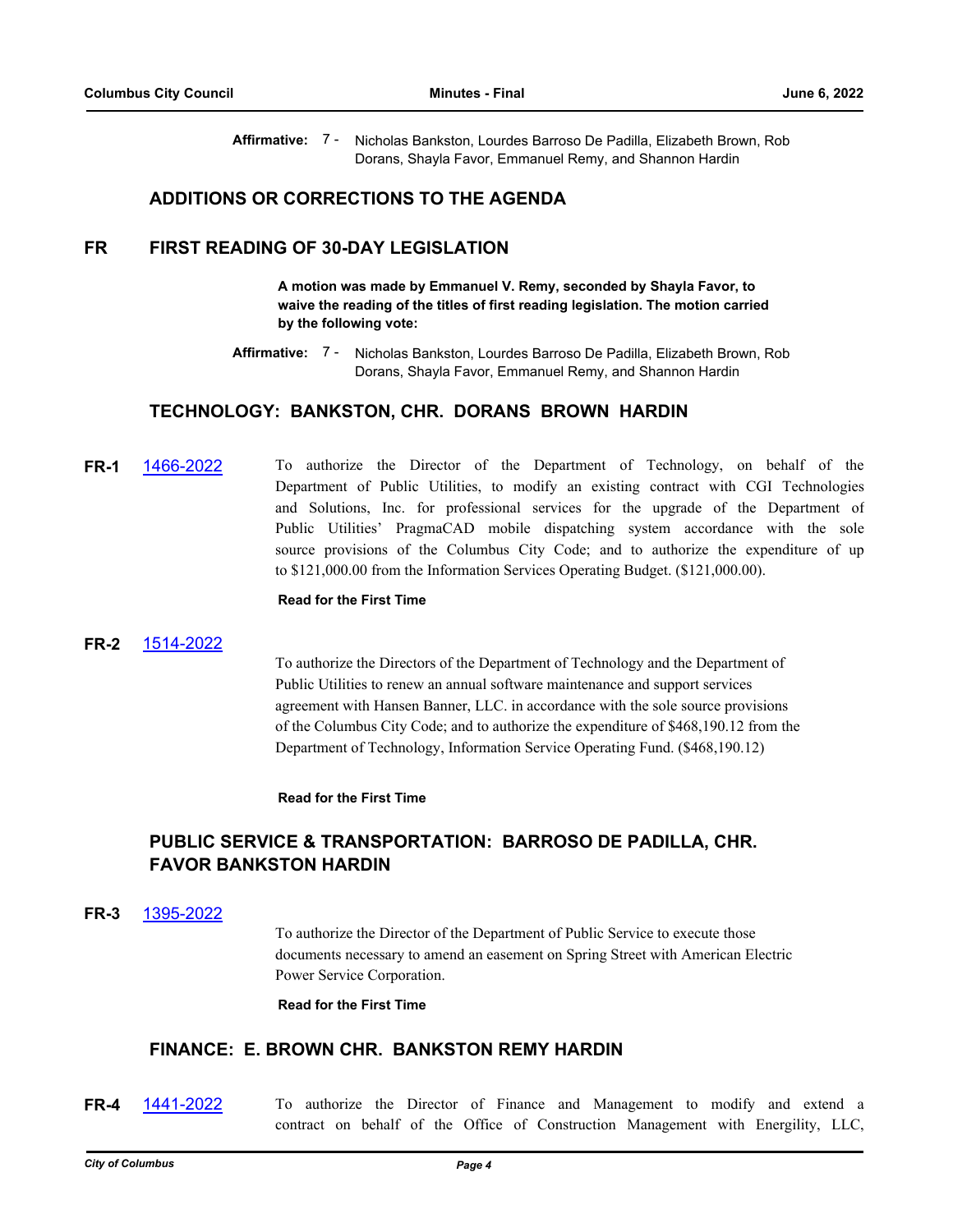for additional professional services related to energy efficiency and energy management projects; and to authorize the expenditure of \$40,000.00 from the general fund. (\$40,000.00)

#### **Read for the First Time**

## **FR-5** [1456-2022](http://columbus.legistar.com/gateway.aspx?m=l&id=/matter.aspx?key=122973)

To authorize the Finance and Management Director to enter into a Universal Term Contract for the option to purchase Aftermarket Fire Equipment Parts with Johnson's Fire Equipment Company dba Johnson's Emergency Vehicle Solutions; and to authorize the expenditure of \$1.00 from General Budget Reservation BRPO002025. (\$1.00).

#### **Read for the First Time**

#### **FR-6** [1516-2022](http://columbus.legistar.com/gateway.aspx?m=l&id=/matter.aspx?key=123034)

To authorize the Director of Finance and Management to enter into a contract on behalf of the Office of Construction Management with Mull & Weithman Architects to complete architectural and engineering design as well as construction administration services for the new Fire Station #36 located at the southeast corner of Harlem Rd & Central College Rd.; and to authorize the expenditure of \$1,795,515.00 from the Safety Voted Capital Fund. (\$1,795,515.00)

#### **Read for the First Time**

## **RECREATION & PARKS: E. BROWN, CHR. REMY BANKSTON HARDIN**

#### **FR-7** [1078-2022](http://columbus.legistar.com/gateway.aspx?m=l&id=/matter.aspx?key=122592)

To authorize the Director of Recreation and Parks to enter into a grant agreement with the Ohio Department of Natural Resources for the Eastmoor Green Line Project and accept a grant in the amount of \$463,730.00 with a minimum local match of \$194,770.00; to authorize the appropriation of \$463,730.00 in the Recreation and Parks Grant Fund 2283; to authorize the amendment of the 2021 Capital Improvements Budget Ordinance; and to authorize the transfer of \$194,770.00 within the Recreation and Parks Voted Bond Fund. (\$658,500.00)

#### **Read for the First Time**

#### **FR-8** [1081-2022](http://columbus.legistar.com/gateway.aspx?m=l&id=/matter.aspx?key=122595)

To authorize the Director of the Department of Recreation and Parks to enter into a grant agreement with the Ohio Department of Natural Resources for the Linview Park Project and accept a grant in the amount of \$46,505.00 with a minimum local match of \$139,515.00; to authorize the appropriation of \$46,505.00 in the Recreation and Parks Grant Fund; to authorize the amendment of the 2021 Capital Improvements Budget Ordinance; and to authorize the transfer of \$139,515.00 within the Recreation and Parks Voted Bond Fund. (\$186,020.00)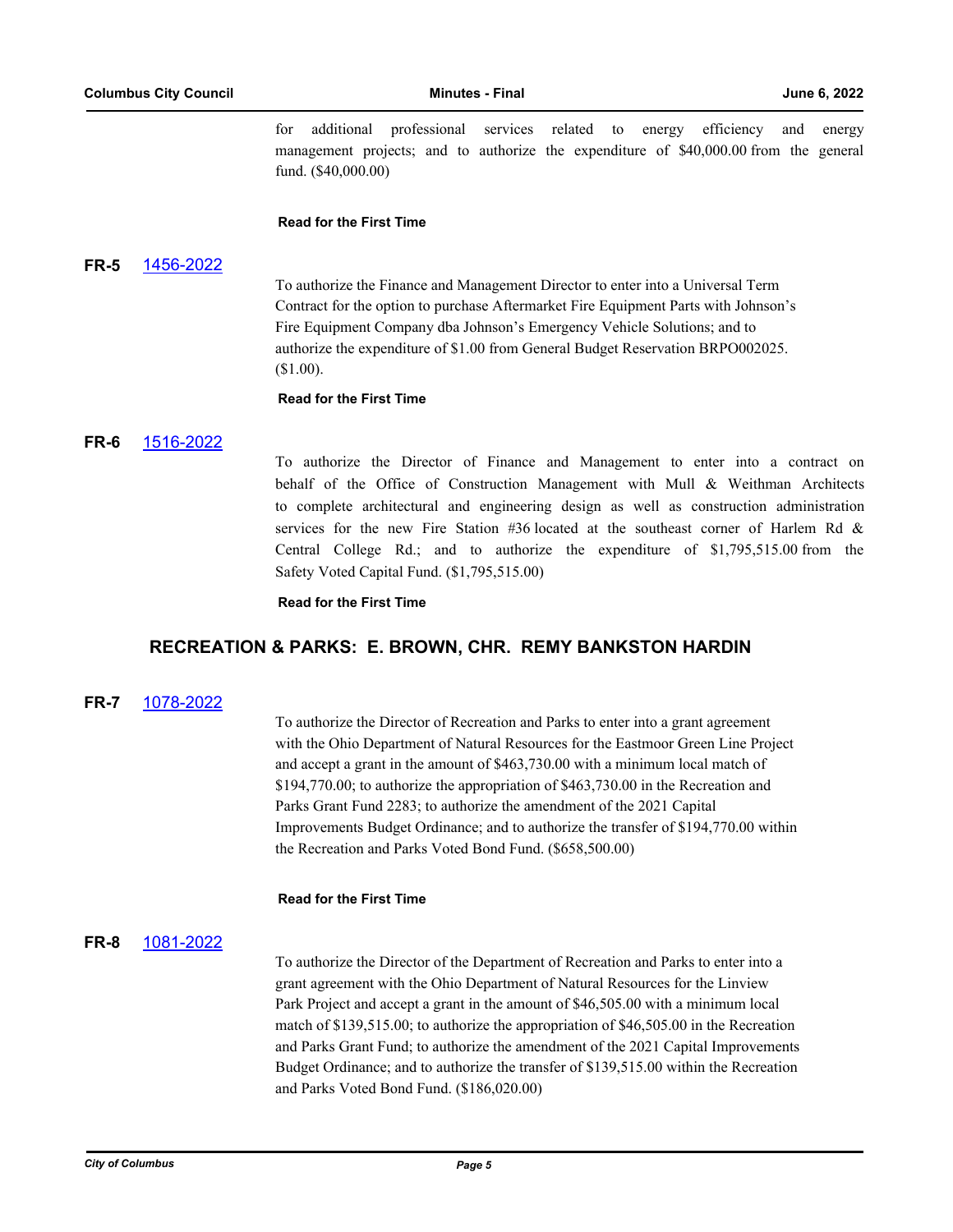#### **Read for the First Time**

### **PUBLIC UTILITIES: DORANS, CHR. BANKSTON REMY HARDIN**

#### **FR-9** [0962-2022](http://columbus.legistar.com/gateway.aspx?m=l&id=/matter.aspx?key=122474)

To authorize the Director of Public Utilities to modify, renew and increase an indefinite quantity contract with Watershed Organic Lawn Care for the Green Infrastructure Inspection and Maintenance Project; and to authorize the expenditure of \$97,500.00 from the Water Operating Fund and \$230,000.00 from the Stormwater Operating Fund. (\$327,500.00)

#### **Read for the First Time**

#### **FR-10** [1394-2022](http://columbus.legistar.com/gateway.aspx?m=l&id=/matter.aspx?key=122911)

To authorize the Director of Public Utilities to modify an existing agreement to reflect the new name and vendor information; to renew the same existing agreement with Xylem Vue, Inc. for professional engineering services for the Real Time Control Sewer System Optimization, Part 2 Project; and to authorize an expenditure of up to \$500,000.00 from the Sanitary General Obligation Bond Fund, contingent upon the 2022 bond sale deposit. (\$500,000.00)

#### **Read for the First Time**

#### **FR-11** [1404-2022](http://columbus.legistar.com/gateway.aspx?m=l&id=/matter.aspx?key=122921)

To authorize the Director of the Department of Public Utilities to renew the professional engineering services agreement with Hill International, Inc. for the Professional Construction Management 2020 Project; for the Division of Water; to authorize a transfer and expenditure up to \$7,371,100.00 within the Water General Obligations Bond Fund; and to amend the 2021 Capital Improvements Budget. (\$7,371,100.00)

#### **Read for the First Time**

#### **FR-12** [1439-2022](http://columbus.legistar.com/gateway.aspx?m=l&id=/matter.aspx?key=122956)

To authorize the Director of the Department of Public Utilities to enter into contract with Woolpert, Inc., for the implementation of a Cityworks Asset Management System for the Department of Public Utilities; to authorize the expenditure of \$182,785.00 from the Electricity Operating Fund, \$1,162,628.00 from the Water Operating Fund, \$1,303,462.00 from the Sewer System Operating Fund and \$347,590.00 from the Stormwater Operating Fund (\$2,996,465.00).

### **Read for the First Time**

### **FR-13** [1459-2022](http://columbus.legistar.com/gateway.aspx?m=l&id=/matter.aspx?key=122976)

To authorize the Director of Public Utilities to modify and extend a service contract with Bermex, Inc. to provide Water Meter Reading Services for the Division of Water; and to authorize the expenditure of \$600,000.00 from the Water Operating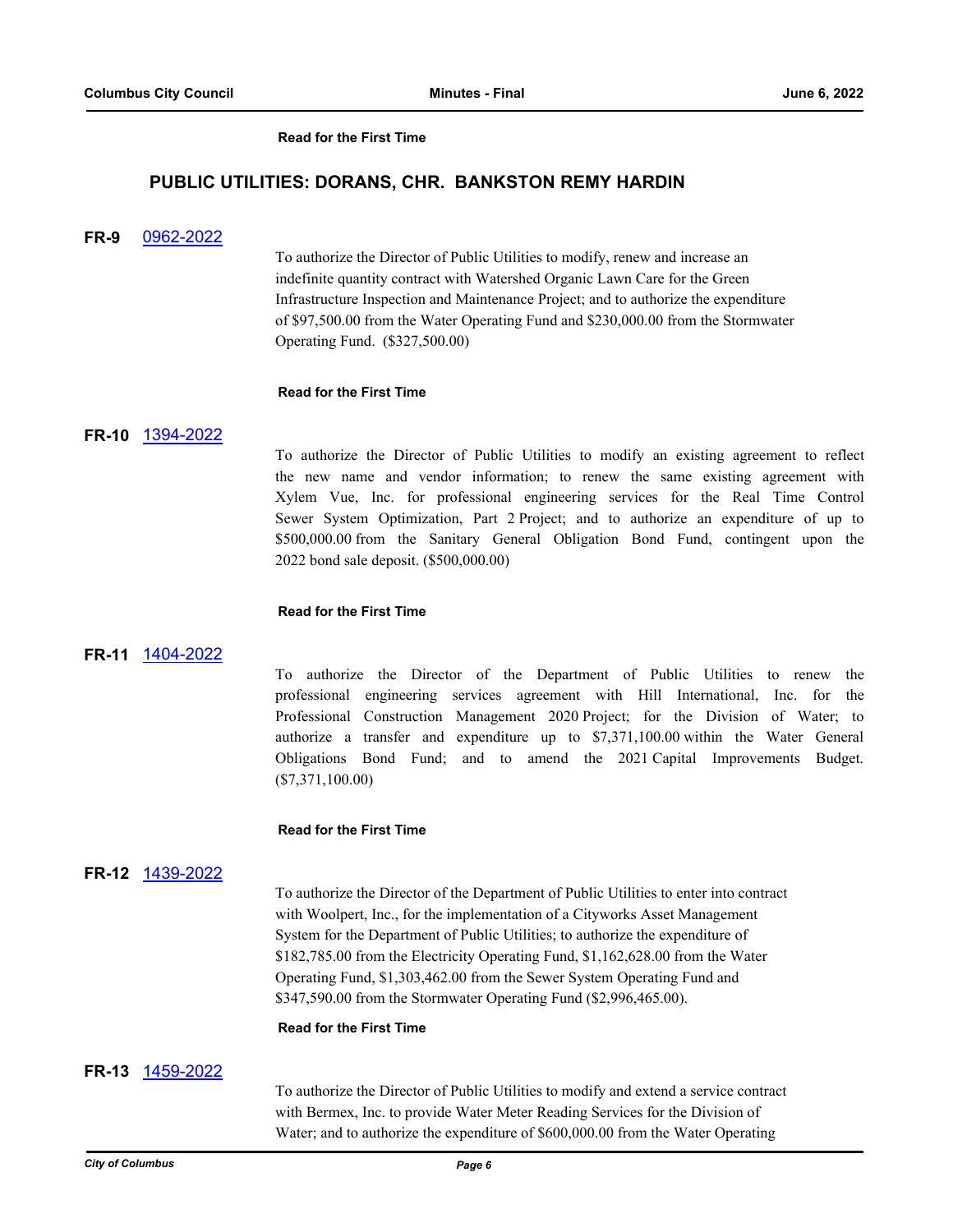Fund. (\$600,000.00)

### **Read for the First Time**

### **FR-14** [1473-2022](http://columbus.legistar.com/gateway.aspx?m=l&id=/matter.aspx?key=122990)

To authorize the Finance and Management Director to associate all General Budget Reservations resulting from this ordinance with the appropriate Universal Term Contract Purchase Agreement for the purchase of Cisco switches and associated hardware for the Division of Sewerage and Drainage, Southerly Wastewater Treatment Plant and to authorize the expenditure of \$189,006.00 from the Sewerage Operating Fund. (\$189,006.00)

#### **Read for the First Time**

### **FR-15** [1507-2022](http://columbus.legistar.com/gateway.aspx?m=l&id=/matter.aspx?key=123025)

To authorize the Director of Public Utilities to renew the contract with Synagro Central, LLC to provide liquid land application of biosolids with regional storage services for the Division of Sewerage and Drainage, and to authorize the expenditure of \$800,000.00 from the Sewer Operating Sanitary Fund. (\$800,000.00)

#### **Read for the First Time**

## **HOUSING: FAVOR, CHR. BROWN BANKSTON HARDIN**

**FR-16** [0318-2022](http://columbus.legistar.com/gateway.aspx?m=l&id=/matter.aspx?key=121830) To authorize the Director of the Department of Development to execute any and all necessary agreements and deeds for conveyance of title of eight parcels of real property (1490 Genessee Ave., 1280 Genessee Ave, 1276 Genessee Ave., 1276 Genessee Ave., 1362 Aberdeen Ave, 1262 Genessee Ave., 1288 Genessee Ave., and 1251 Minnesota Ave.) held in the Land Bank pursuant to the Land Reutilization Program.

## **Read for the First Time**

**FR-17** [0444-2022](http://columbus.legistar.com/gateway.aspx?m=l&id=/matter.aspx?key=121956) To authorize the Director of the Department of Development to execute any and all necessary agreements and deeds for conveyance of title of one parcel of real property (0000 Hosack St.) held in the Land Bank pursuant to the Land Reutilization Program.

#### **Read for the First Time**

**FR-18** [0446-2022](http://columbus.legistar.com/gateway.aspx?m=l&id=/matter.aspx?key=121958) To authorize the Director of the Department of Development to execute any and all necessary agreements and deeds for conveyance of title of one parcel of real property (1034 E 15th Ave.) held in the Land Bank pursuant to the Land Reutilization Program.

#### **Read for the First Time**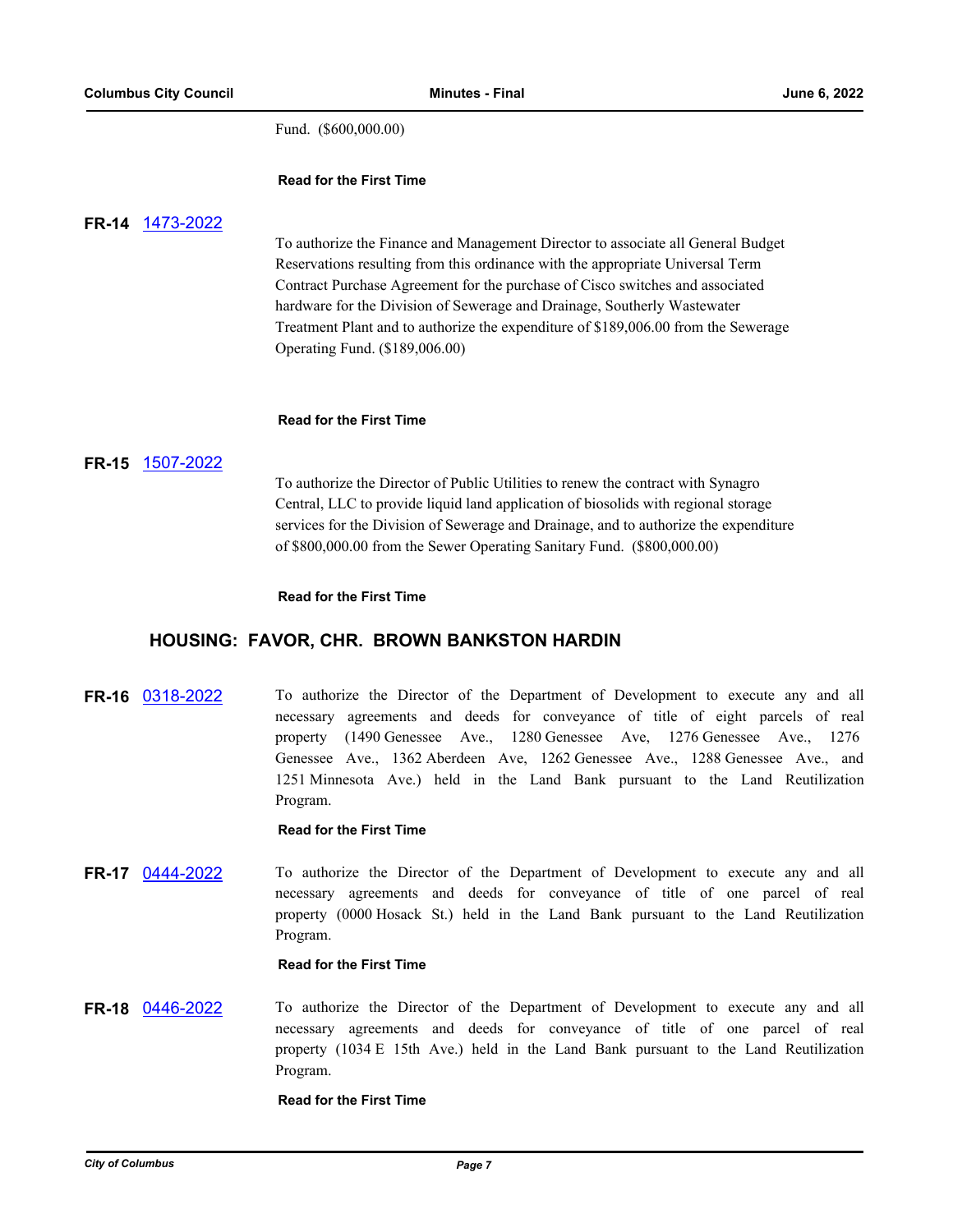## **PUBLIC SAFETY: REMY, CHR. BARROSO DE PADILLA DORANS HARDIN**

## **FR-19** [1493-2022](http://columbus.legistar.com/gateway.aspx?m=l&id=/matter.aspx?key=123011)

To authorize and direct the Finance and Management Director to sell to Officer Anthony Rogers, for the sum of \$1.00, a police canine with the registered name of "Ollie" which has no further value to the Division of Police and to waive the provisions of City Code-Sale of City-owned personal property.

### **Read for the First Time**

## **RULES & REFERENCE: HARDIN, CHR. BROWN REMY FAVOR**

## **DORANS**

### **FR-20** [1501-2022](http://columbus.legistar.com/gateway.aspx?m=l&id=/matter.aspx?key=123019)

To amend various sections in Title 33 of the Columbus City Codes, entitled "Zoning Code," in order to update and modernize terms and allowable uses and to create the regulatory framework for solar energy collection and clarify the applicable development standards for such installations.

*Sponsors:* Rob Dorans

**Read for the First Time**

## **ZONING: DORANS, CHR. BANKSTON BARROSO DE PADILLA BROWN FAVOR REMY HARDIN**

## **REZONINGS**

## **FR-21** [1597-2022](http://columbus.legistar.com/gateway.aspx?m=l&id=/matter.aspx?key=123117)

To rezone **2127 E. LIVINGSTON AVE. (43209),** being 0.56± acres located on the south side of East Livingston Avenue, 490± feet west of Sheridan Avenue, **From:** C-4, Commercial District, **To:** CPD, Commercial Planned Development District (Rezoning #Z22-005).

### **Read for the First Time**

## **VARIANCES**

## **FR-22** [0842-2022](http://columbus.legistar.com/gateway.aspx?m=l&id=/matter.aspx?key=122354)

To grant a Variance from the provisions of Sections 3332.035, R-3 residential district; 3312.49, Minimum numbers of parking spaces required; 3332.05(A)(4), Area district lot width requirements; 3332.13, R-3 area district requirements; 3332.18, Basis of computing area; 3332.19, Fronting; 3332.26(F), Minimum side yard permitted; and 3332.27, Rear yard, of the Columbus City Codes; for the property located at **464**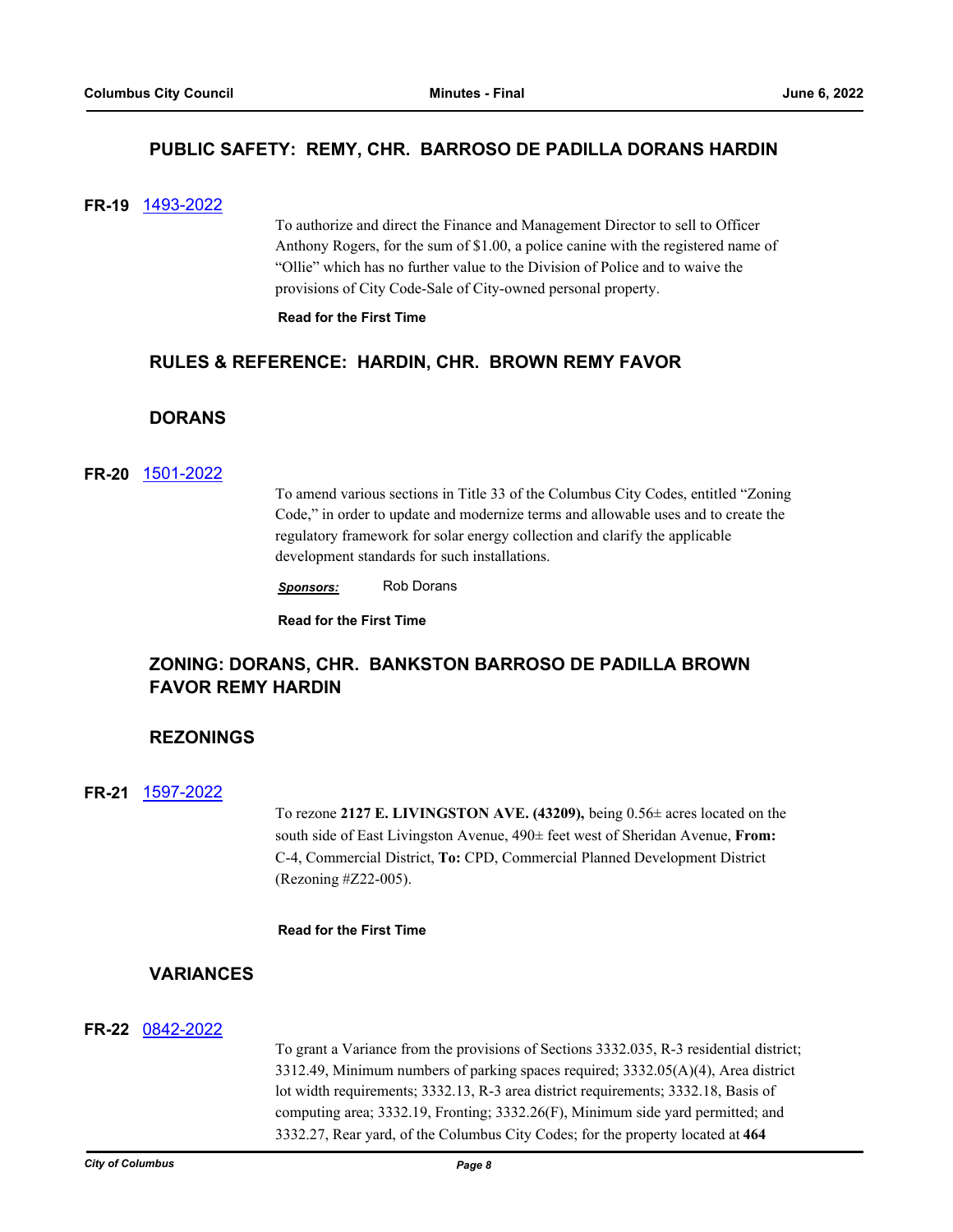**OAKWOOD AVE. (43205),** to permit a three-unit dwelling and single-unit dwelling on one lot with reduced development standards in the R-3, Residential District (Council Variance #CV21-074).

**Read for the First Time**

### **FR-23** [1572-2022](http://columbus.legistar.com/gateway.aspx?m=l&id=/matter.aspx?key=123090)

To amend Ordinance #0349-2022, passed February 14, 2022 (Z21-050), for property located at **5756 N. HAMILTON RD. (43230)**, by repealing Sections 1 and 3 and replacing them with new Sections 1 and 3 to include a revised legal description and to modify the CPD text and plan to account for a larger site area (Rezoning Amendment #Z21-050A).

#### **Read for the First Time**

#### **FR-24** [1592-2022](http://columbus.legistar.com/gateway.aspx?m=l&id=/matter.aspx?key=123112)

To grant a Variance from the provisions of Sections 3332.037, R-2F, Residential district use; 3325.231, Setback Requirements; 3325.241(D), Building Design Standards; 3325.261, Landscaping and Screening; 3325.281(A), Parking and Circulation; 3332.14 R-2F, Area district requirements; 3332.25(B), Maximum side yards required; 3332.26(C)(2), Minimum side yard permitted; and 3332.27, Rear yard, of the Columbus City Codes; for the property located at **21 E. ARCADIA AVE. (43202),** to permit two single-unit dwellings on one lot with reduced development standards in the R-2F, Residential District, and to repeal Ordinance #2980-2017, passed November 20, 2017 (Council Variance #CV22-016).

#### **Read for the First Time**

#### **FR-25** [1594-2022](http://columbus.legistar.com/gateway.aspx?m=l&id=/matter.aspx?key=123114)

To grant a Variance from the provisions of Sections 3356.03, C-4 permitted uses; 3309.14, Height districts; and 3312.49(A)(C), Minimum numbers of parking spaces required, of the Columbus City Codes; for the property located at **520 S. HIGH ST. (43215)**, to permit a mixed-use development with reduced development standards in the C-4, Commercial District (Council Variance #CV21-115).

**Read for the First Time**

## **CA CONSENT ACTIONS**

## **RESOLUTIONS OF EXPRESSION:**

## **BANKSTON**

**CA-1** [0101X-2022](http://columbus.legistar.com/gateway.aspx?m=l&id=/matter.aspx?key=123129) To Recognize the Return of the Ohio Black Expo to Columbus, Ohio

*Sponsors:* Nicholas Bankston, Lourdes Barroso De Padilla, Elizabeth Brown, Rob Dorans, Shayla Favor, Shannon G. Hardin and Emmanuel V. Remy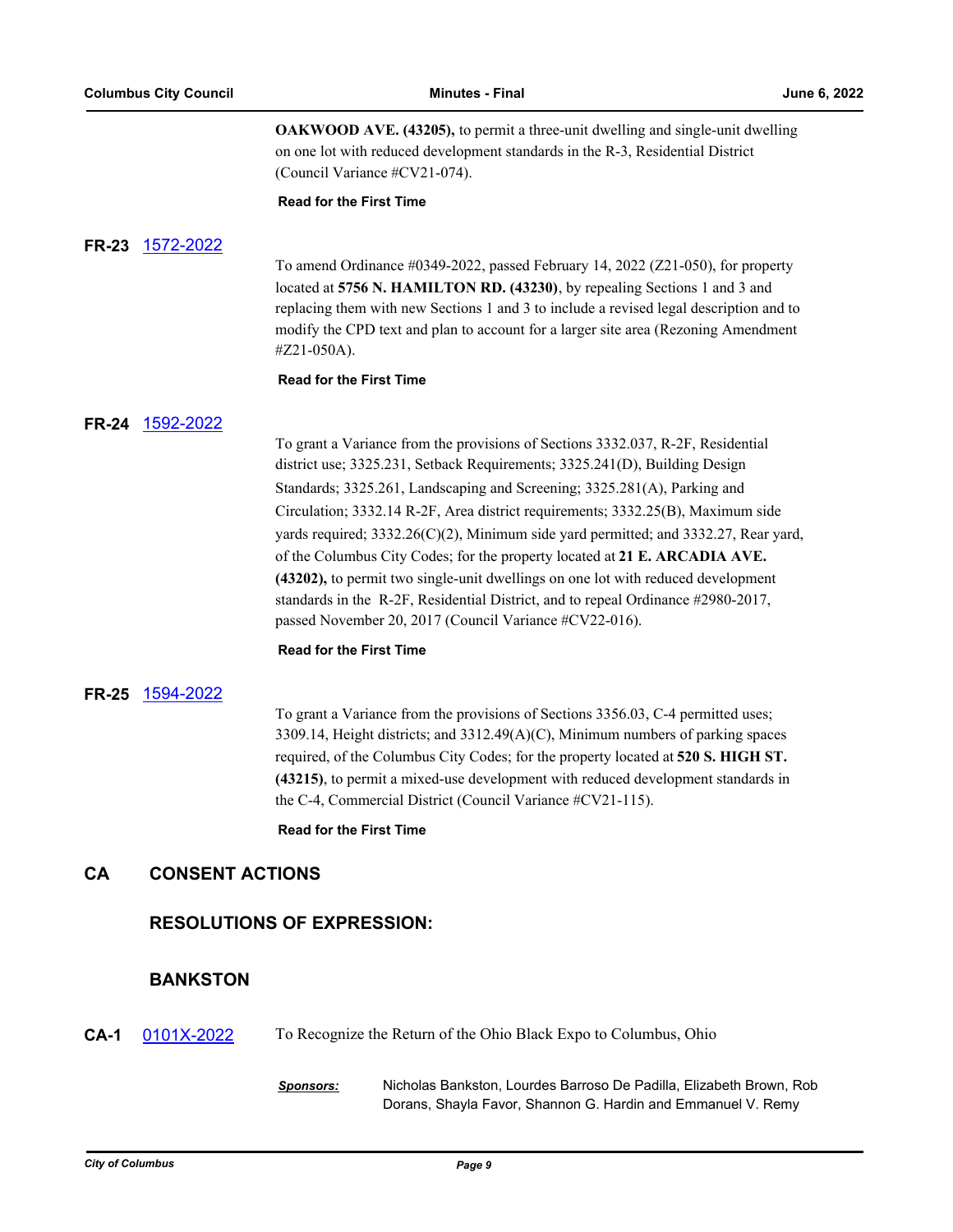**This item was approved on the Consent Agenda.**

## **BARROSO DE PADILLA**

### **CA-2** [0100X-2022](http://columbus.legistar.com/gateway.aspx?m=l&id=/matter.aspx?key=123124)

To honor and recognize Herbert Talabere for his contributions to the City of Columbus and the residents of our community.

*Sponsors:* Lourdes Barroso De Padilla, Nicholas Bankston, Elizabeth Brown, Rob Dorans, Shayla Favor, Emmanuel V. Remy and Shannon G. Hardin

**This item was approved on the Consent Agenda.**

## **HARDIN**

**CA-3** [0105X-2022](http://columbus.legistar.com/gateway.aspx?m=l&id=/matter.aspx?key=123166) To recognize and commend Pastor Wayne A. Moore, Sr. on his pastoral anniversary after more than ten years of faithful service in the ministry as well as his dedicated service to the greater community.

> *Sponsors:* Shannon G. Hardin, Nicholas Bankston, Lourdes Barroso De Padilla, Elizabeth Brown, Rob Dorans, Shayla Favor and Emmanuel V. Remy

**This item was approved on the Consent Agenda.**

## **ECONOMIC DEVELOPMENT: BANKSTON, CHR. REMY DORANS HARDIN**

**CA-4** [1469-2022](http://columbus.legistar.com/gateway.aspx?m=l&id=/matter.aspx?key=122986) To authorize the Director of the Department of Development to amend the Community Reinvestment Area Agreement for the second time to assign the Agreement to ComRef Rickenbacker West, LLC., whereby ComRef Rickenbacker West, LLC will assume the terms and commitments of the Agreement as "Enterprise"; to revise the notice information; and to declare an emergency.

> **A motion was made by Shayla Favor, seconded by Rob Dorans, that this Ordinance be Approved. The motion carried by the following vote:**

- **Abstained:** 1 Elizabeth Brown
- Affirmative: 6 Nicholas Bankston, Lourdes Barroso De Padilla, Rob Dorans, Shayla Favor, Emmanuel Remy, and Shannon Hardin
- **CA-5** [1470-2022](http://columbus.legistar.com/gateway.aspx?m=l&id=/matter.aspx?key=122987) To authorize the Director of the Department of Development to amend the AGREEMENT for the second time to assign the AGREEMENT to ComRef Rickenbacker West, LLC whereby ComRef Rickenbacker West, LLC will assume the terms and commitments of the AGREEMENT as ENTERPRISE; to revise the notice information; and to declare an emergency.

#### **This item was approved on the Consent Agenda.**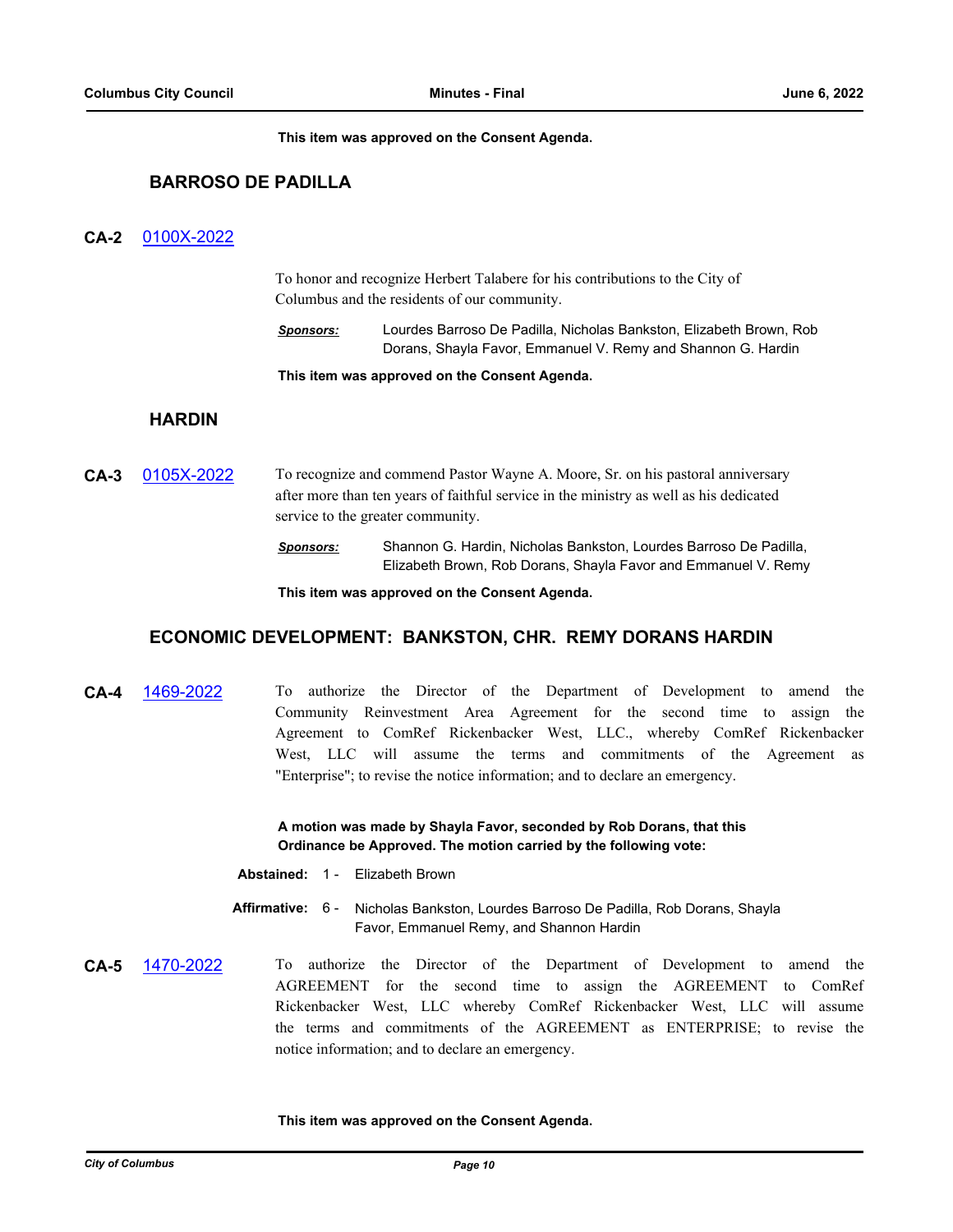## **SMALL & MINORITY BUSINESS: BANKSTON, CHR. REMY BARROSO DE PADILLA HARDIN**

**CA-6** [0091X-2022](http://columbus.legistar.com/gateway.aspx?m=l&id=/matter.aspx?key=122995) To declare the necessity to implement the Plan of Services adopted by the East Main Street Special Improvement District of Columbus, Inc. and the necessity to levy a special assessment for the services set forth in said plan upon the lots and lands benefiting under the plan, and to declare an emergency.

#### **This item was approved on the Consent Agenda.**

## **TECHNOLOGY: BANKSTON, CHR. DORANS BROWN HARDIN**

## **CA-7** [1328-2022](http://columbus.legistar.com/gateway.aspx?m=l&id=/matter.aspx?key=122844)

To authorize the Director of the Department of Technology to enter into a contract with OARnet/OSU for VMWare Technical Account Manager (TAM) services software licensing to support the Infrastructure and client teams with their VMWare based platforms (Workspace One, VMWare hypervisor, NSX-T, and other VMWare foundation services, etc.); and to authorize the expenditure of \$132,957.00 from the Department of Technology, Information Services Division, Information Services Operating Fund. (\$132,957.00)

#### **A motion was made by Shayla Favor, seconded by Rob Dorans, that this Ordinance be Approved. The motion carried by the following vote:**

- **Abstained:** 1 Shayla Favor
- Affirmative: 6 Nicholas Bankston, Lourdes Barroso De Padilla, Elizabeth Brown, Rob Dorans, Emmanuel Remy, and Shannon Hardin
- **CA-8** [1357-2022](http://columbus.legistar.com/gateway.aspx?m=l&id=/matter.aspx?key=122873) To authorize the Director of the Department of Technology to renew a contract with Blue Apple Technologies, LLC for the purchase of Splunk software maintenance and support and to authorize the expenditure of \$103,612.00 from the Department of Technology, Information Services Operating fund. (\$103,612.00)

#### **This item was approved on the Consent Agenda.**

**CA-9** [1387-2022](http://columbus.legistar.com/gateway.aspx?m=l&id=/matter.aspx?key=122904) To authorize the Director of the Finance and Management Department, on behalf of the Department of Technology, to establish a purchase order with Granicus, Inc. from a State Term Contract for hosting, support and maintenance of Communication Cloud, the City's non-emergency subscription-based communication tool; and to authorize the expenditure of \$91,892.27 from the Department of Technology, Information Services Division, Information Services Operating Fund. (\$91,892.27)

#### **This item was approved on the Consent Agenda.**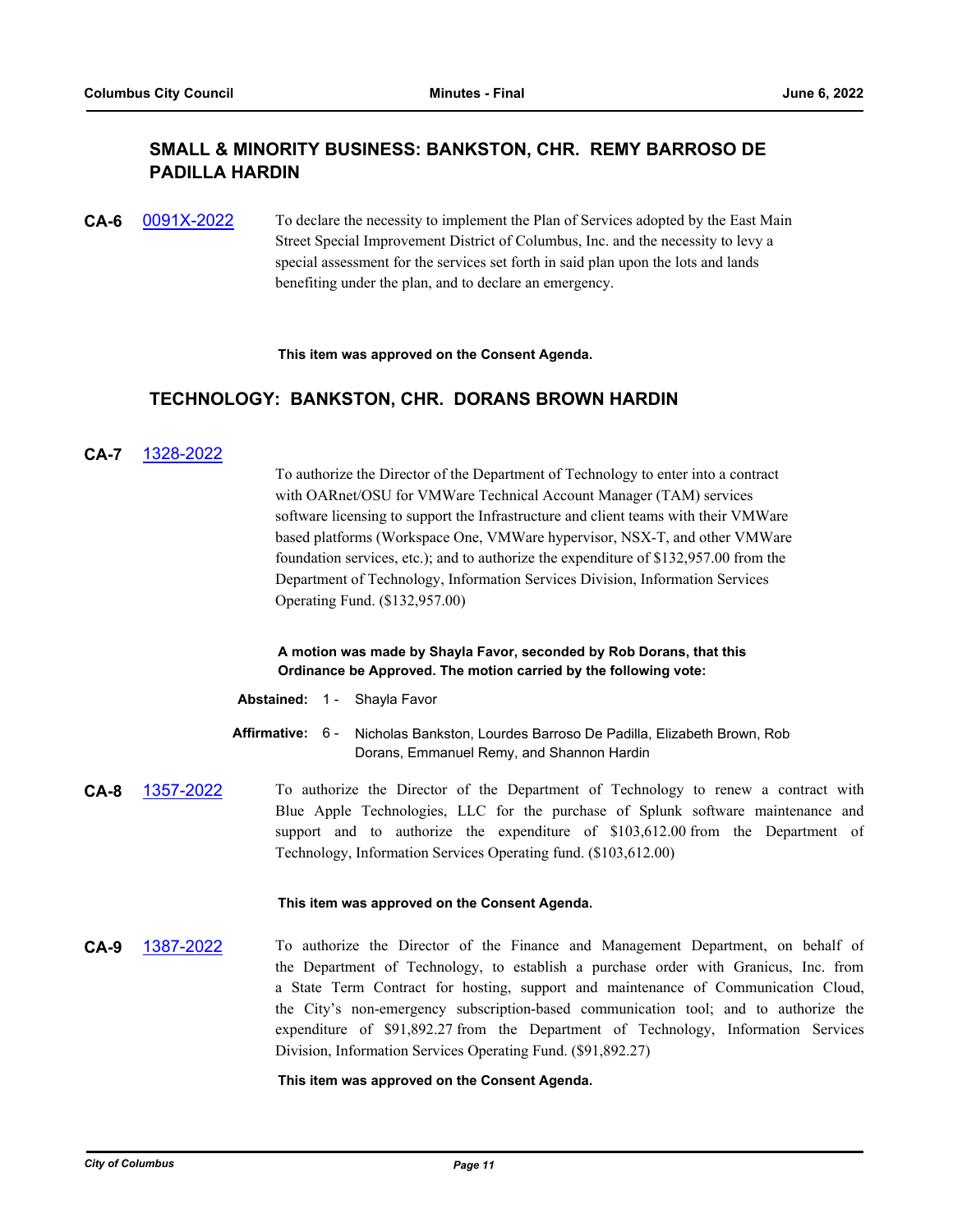## **PUBLIC SERVICE & TRANSPORTATION: BARROSO DE PADILLA, CHR. FAVOR BANKSTON HARDIN**

| CA-10 1334-2022 | To authorize the Director of the Department of Public Service to execute those<br>documents necessary to release a portion of easements located on Elm Street, from<br>the east line of High Street to the west line of the alley east of High Street. (\$0.00)                                                                                                                                                                                                                                                                                                                                                                                                                                                                                             |
|-----------------|-------------------------------------------------------------------------------------------------------------------------------------------------------------------------------------------------------------------------------------------------------------------------------------------------------------------------------------------------------------------------------------------------------------------------------------------------------------------------------------------------------------------------------------------------------------------------------------------------------------------------------------------------------------------------------------------------------------------------------------------------------------|
|                 | This item was approved on the Consent Agenda.                                                                                                                                                                                                                                                                                                                                                                                                                                                                                                                                                                                                                                                                                                               |
| CA-11 1375-2022 | To amend the 2021 Capital Improvement Budget; to authorize the establishment of an<br>Auditor's Certificate to pay for outstanding construction administration and inspection<br>costs incurred during the completion of the 500 West Broad Streetscape project; to<br>authorize the expenditure of up to \$22,979.03 from the Streets and Highways Bond<br>Fund; to authorize the expenditure of up to \$4,574.75 from the Development Taxable<br>Bond Funds; and to declare an emergency. (\$27,553.78)                                                                                                                                                                                                                                                   |
|                 | This item was approved on the Consent Agenda.                                                                                                                                                                                                                                                                                                                                                                                                                                                                                                                                                                                                                                                                                                               |
| CA-12 1401-2022 | To authorize the Director of the Department of Public Service to execute those<br>documents necessary for the transfer of a portion of W. Norwich Ave. right-of-way<br>to Lane and Norwich Columbus Owner, LLC.                                                                                                                                                                                                                                                                                                                                                                                                                                                                                                                                             |
|                 | This item was approved on the Consent Agenda.                                                                                                                                                                                                                                                                                                                                                                                                                                                                                                                                                                                                                                                                                                               |
| CA-13 1445-2022 | To authorize the City Auditor to appropriate \$90,000.00 within the Federal<br>Transportation Grants Fund; to authorize the City Attorney's Office, Real Estate<br>Division, to contract for professional services relative to the acquisition of fee simple<br>title and lesser interests in and to property needed for the Operation Sidewalks -<br>School Sidewalks Improvements of Olive Street and Floral Avenue project; to<br>authorize the City Attorney's Office, Real Estate Division, to negotiate with property<br>owners to acquire the additional rights of way necessary to complete this project; to<br>authorize the expenditure of \$90,000.00 from the Federal Transportation Grants Fund;<br>and to declare an emergency. (\$90,000.00) |
|                 | This item was approved on the Consent Agenda.                                                                                                                                                                                                                                                                                                                                                                                                                                                                                                                                                                                                                                                                                                               |
| CA-14 1454-2022 | To authorize the City Attorney's Office, Real Estate Division, to contract for<br>professional services relative to the acquisition of fee simple title and lesser interests<br>in and to property needed for the Pedestrian Safety Improvements - Walford Street,<br>Sharbot Drive, and Northtowne Boulevard project; to authorize the City Attorney's<br>Office, Real Estate Division, to negotiate with property owners to acquire the<br>additional rights of way necessary to complete this project; to authorize the<br>expenditure of \$92,280.00 from the Street & Highway Improvement Bond Fund; and<br>to declare an emergency. (\$92,280.00)                                                                                                     |
|                 | This item was approved on the Consent Agenda.                                                                                                                                                                                                                                                                                                                                                                                                                                                                                                                                                                                                                                                                                                               |
| CA-15 1458-2022 | To authorize the City Attorney's Office, Real Estate Division, to contract for<br>professional services relative to the acquisition of fee simple title and lesser interests                                                                                                                                                                                                                                                                                                                                                                                                                                                                                                                                                                                |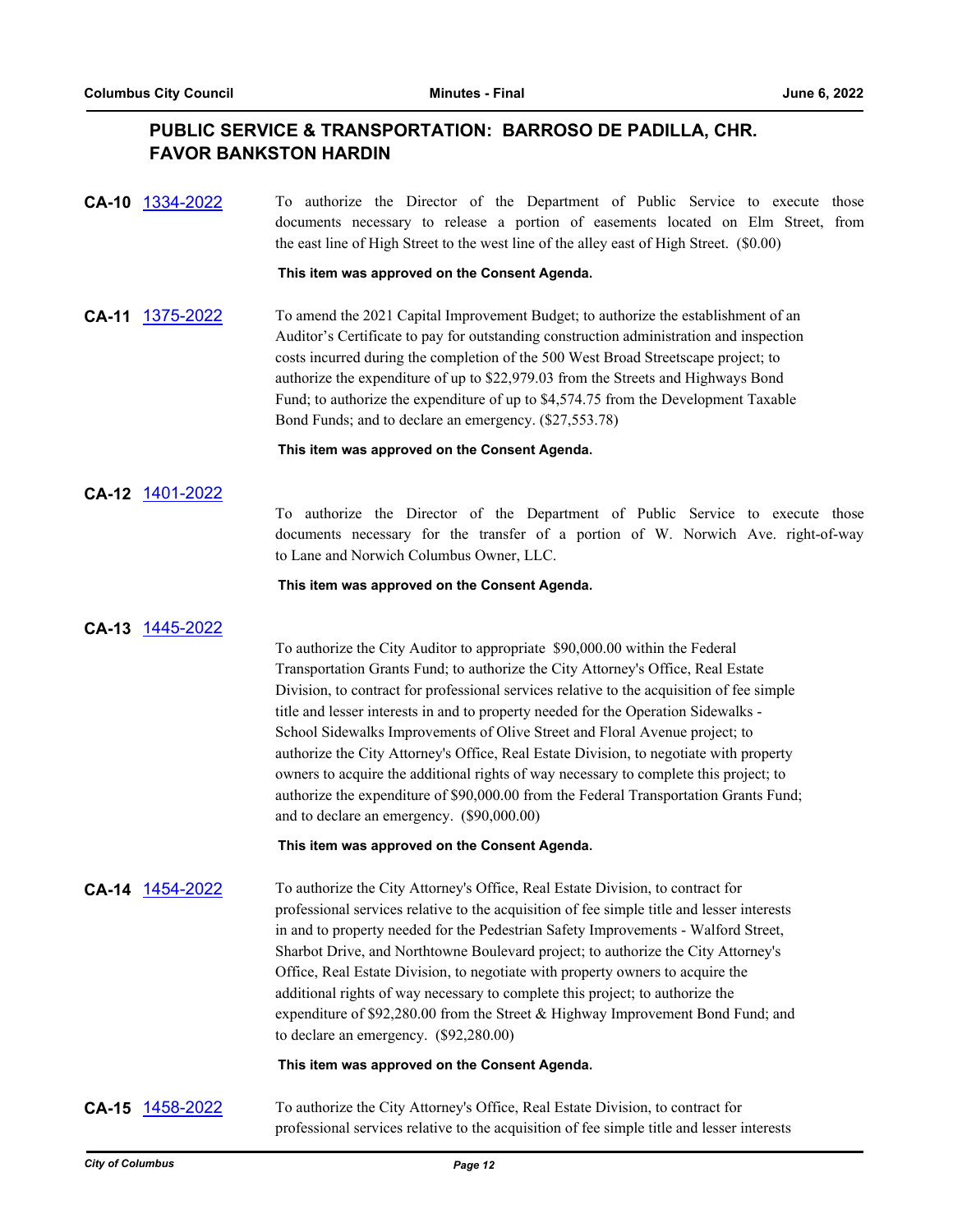| <b>Columbus City Council</b> | <b>Minutes - Final</b>                                                                                                                                                                                                                                                                                                                                                                                                                                                                                                                        | June 6, 2022 |
|------------------------------|-----------------------------------------------------------------------------------------------------------------------------------------------------------------------------------------------------------------------------------------------------------------------------------------------------------------------------------------------------------------------------------------------------------------------------------------------------------------------------------------------------------------------------------------------|--------------|
|                              | in and to property needed for the Miscellaneous Developments - American Addition<br>Phase 4 project; to authorize the City Attorney's Office, Real Estate Division, to<br>negotiate with property owners to acquire the additional rights of way necessary to<br>complete this project; to authorize the expenditure of up to \$300,000.00 from the<br>Streets & Highways Bond Fund; and to declare an emergency. (\$300,000.00)                                                                                                              |              |
|                              | This item was approved on the Consent Agenda.                                                                                                                                                                                                                                                                                                                                                                                                                                                                                                 |              |
| CA-16 1474-2022              | To authorize and direct the City Auditor to transfer appropriation of \$143,000.00<br>within the Mobility Enterprise Fund, Parking Services Division, Department of Public<br>Service; and to declare an emergency. (\$143,000.00).                                                                                                                                                                                                                                                                                                           |              |
|                              | This item was approved on the Consent Agenda.                                                                                                                                                                                                                                                                                                                                                                                                                                                                                                 |              |
| CA-17 1508-2022              | To authorize the Director of the Department of Public Service to enter into<br>agreements with and to accept contributions from the Ohio State University and the<br>Franklin County Engineer's Office to defray design costs incurred relative to the<br>Roadway - North Knot/SR 315 project; to, as necessary, authorize the acceptance of<br>additional funds from the Ohio State University and/or the Franklin County Engineer's<br>Office or to return any unexpended project funding to them; and to declare an<br>emergency. (\$0.00) |              |
|                              | A motion was made by Shayla Favor, seconded by Rob Dorans, that this<br>Ordinance be Approved. The motion carried by the following vote:                                                                                                                                                                                                                                                                                                                                                                                                      |              |
|                              | Abstained: 1 - Shayla Favor                                                                                                                                                                                                                                                                                                                                                                                                                                                                                                                   |              |
|                              | Affirmative: 6 -<br>Nicholas Bankston, Lourdes Barroso De Padilla, Elizabeth Brown, Rob<br>Dorans, Emmanuel Remy, and Shannon Hardin                                                                                                                                                                                                                                                                                                                                                                                                          |              |
| CA-18 1518-2022              | To amend the 2021 Capital Improvements Budget; to authorize the Director of Public<br>Service to enter into a contract modification with Danbert, Inc. in connection with the<br>UIRF 2016 Sidewalks P2 projects; to authorize the expenditure of up to \$80,000.00<br>the Streets and Highways Bond Fund; and to declare an<br>from<br>$(\$80,000.00)$                                                                                                                                                                                       | emergency.   |
|                              | This item was approved on the Consent Agenda.                                                                                                                                                                                                                                                                                                                                                                                                                                                                                                 |              |
|                              | NEIGHBORHOODS AND IMMIGRANT, REFUGEE, AND MIGRANT AFFAIRS:<br><b>BARROSO DE PADILLA, CHR. DORANS REMY HARDIN</b>                                                                                                                                                                                                                                                                                                                                                                                                                              |              |
| CA-19 1512-2022              | To authorize the Director of the Department of Neighborhoods to enter into grant<br>agreements with various organizations in support of summer youth engagement and<br>employment programs; to authorize an appropriation and transfer within the general<br>fund; to authorize an expenditure within the general fund; and to declare an                                                                                                                                                                                                     |              |

### **This item was approved on the Consent Agenda.**

emergency. (\$550,000.00)

**CA-20** [1521-2022](http://columbus.legistar.com/gateway.aspx?m=l&id=/matter.aspx?key=123039) To authorize the City Clerk to enter into grant agreements with various organizations in support of summer youth engagement and employment programs; to authorize an appropriation and transfer within the general fund; to authorize an expenditure within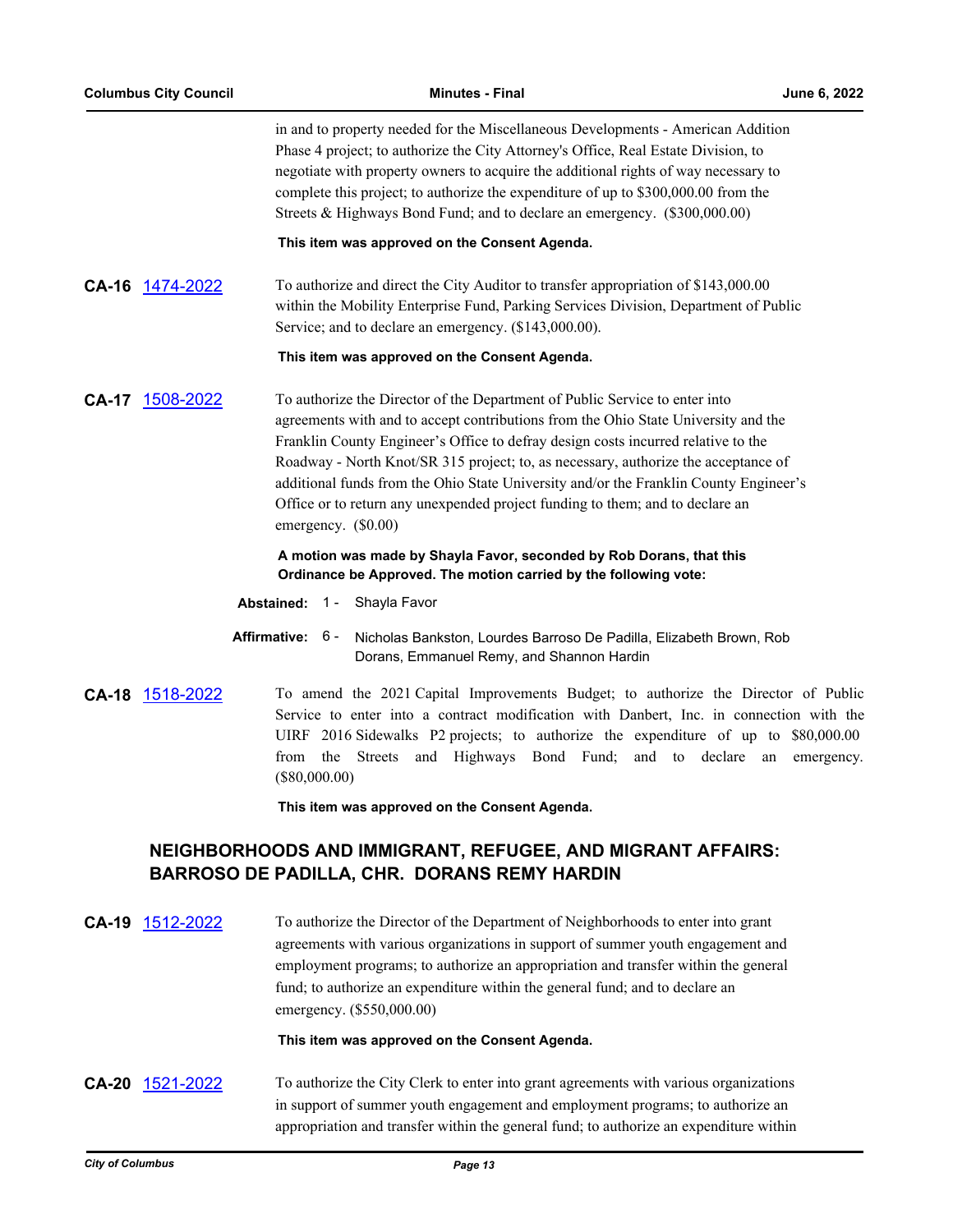the general fund; and to declare an emergency. (\$216,500.00)

#### **This item was approved on the Consent Agenda.**

**CA-21** [1523-2022](http://columbus.legistar.com/gateway.aspx?m=l&id=/matter.aspx?key=123041) To authorize the Director of the Department of Public Safety to enter into a grant agreement with Community for New Directions in support of summer youth engagement and employment programs; to authorize an appropriation and transfer within the general fund; to authorize an expenditure within the general fund; and to declare an emergency. (\$150,000.00)

#### **This item was approved on the Consent Agenda.**

**CA-22** [1526-2022](http://columbus.legistar.com/gateway.aspx?m=l&id=/matter.aspx?key=123044) To authorize the Director of the Department of Recreation and Parks to enter into grant agreements with various organizations in support of summer youth engagement and employment programs; to authorize an appropriation and transfer within the general fund; to authorize an expenditure within the general fund; and to declare an emergency. (\$196,000.00)

#### **This item was approved on the Consent Agenda.**

**CA-23** [1576-2022](http://columbus.legistar.com/gateway.aspx?m=l&id=/matter.aspx?key=123094) To authorize the expenditure of up to \$1,865,688.00 within the Department of Neighborhoods; to authorize the Director of Neighborhoods to enter into subaward grant agreements with the following organizations: African American Male Wellness Walk, Columbus Fashion Alliance, The Columbus Urban League, Heart of JOB Foundation, Image-Character-Etiquette, Kingdom First, Legacy Youth Sports Academy, New Birth Christian Ministries, The Ohio State University and Urban Foundation on behalf of Warhol & Wall St., in a total amount up to \$1,865,688.00 to add needed capacity to address COVID-19 specific services for boys and young men of color for summer employment; to authorize the payment of expenses starting May 16, 2022; and to declare an emergency. (\$1,865,688.00)

### **A motion was made by Shayla Favor, seconded by Rob Dorans, that this Ordinance be Approved. The motion carried by the following vote:**

- **Abstained:** 1 Shayla Favor
- **Affirmative:** Nicholas Bankston, Lourdes Barroso De Padilla, Elizabeth Brown, Rob Dorans, Emmanuel Remy, and Shannon Hardin Affirmative: 6 -

## **CA-24** [1605-2022](http://columbus.legistar.com/gateway.aspx?m=l&id=/matter.aspx?key=123125) To authorize the Director of the Department of Neighborhoods to enter into a subaward grant agreement with Nationwide Children's Hospital to support Safety Town Columbus in the Linden and Hilltop Communities in alignment with the Envision Hilltop and One Linden plans; to authorize the expenditure from the Coronavirus State and Local Fiscal Recovery Fund passed by Congress on March 10, 2021 and signed into law on March 11, 2021; and to declare an emergency. (\$50,000.00)

### **A motion was made by Shayla Favor, seconded by Rob Dorans, that this Ordinance be Approved. The motion carried by the following vote:**

- **Abstained:** 1 Nicholas Bankston
- Affirmative: 6 Lourdes Barroso De Padilla, Elizabeth Brown, Rob Dorans, Shayla Favor, Emmanuel Remy, and Shannon Hardin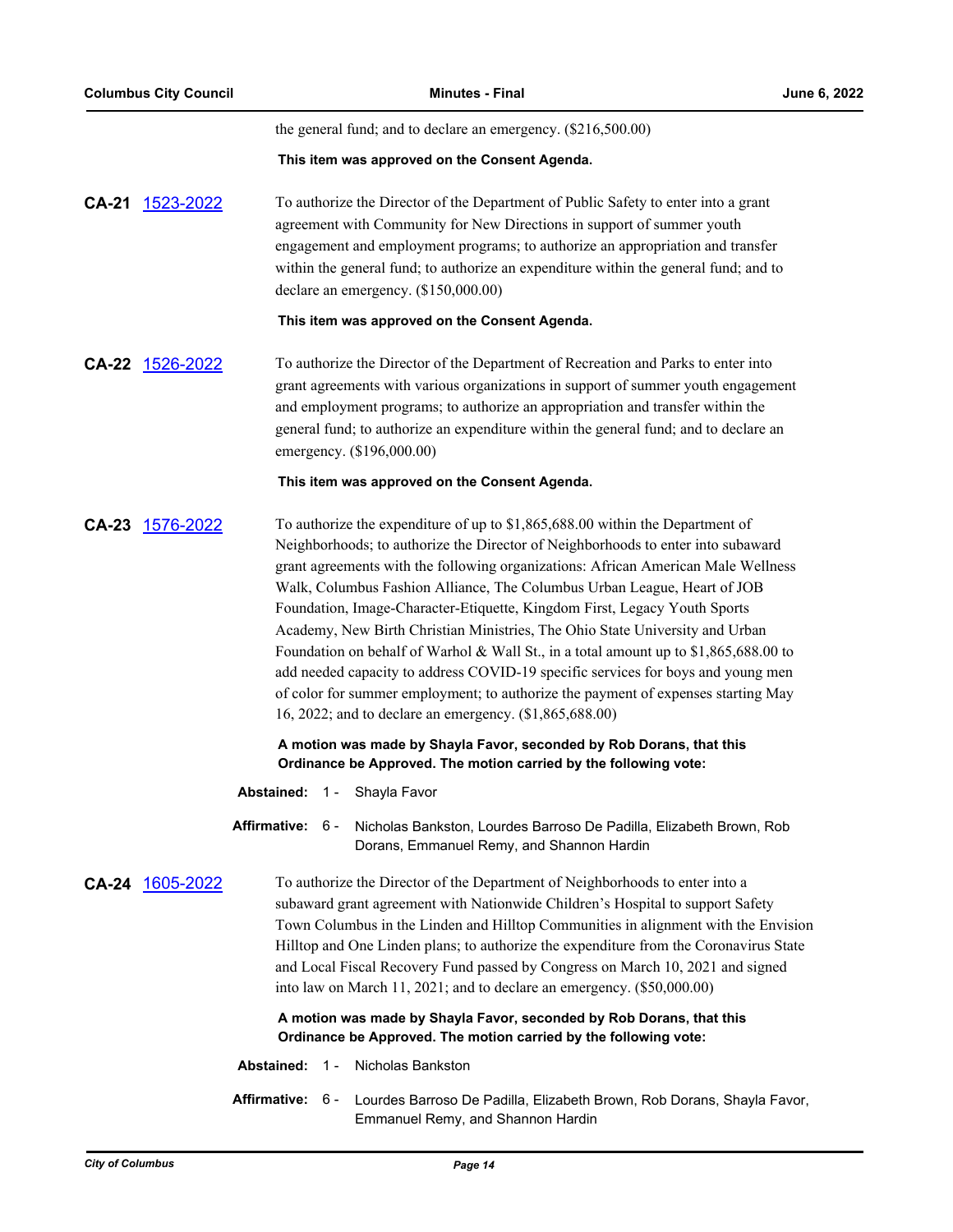| CA-25 1631-2022 | To authorize the Director of the Department of Neighborhoods to enter into a grant<br>agreement with Homes on the Hill in support of their Responsible Father's Day<br>programming; to authorize the expenditure of \$1,000 from the Department of<br>Neighborhoods general fund 1000; to authorize the appropriation and expenditure of<br>\$950 from the Neighborhood Initiatives fund 1000 and subfund 100018; and to declare<br>an emergency. $(\$1,950.00)$                                                                                                                                                                                                         |
|-----------------|--------------------------------------------------------------------------------------------------------------------------------------------------------------------------------------------------------------------------------------------------------------------------------------------------------------------------------------------------------------------------------------------------------------------------------------------------------------------------------------------------------------------------------------------------------------------------------------------------------------------------------------------------------------------------|
|                 | Nicholas Bankston<br><b>Sponsors:</b>                                                                                                                                                                                                                                                                                                                                                                                                                                                                                                                                                                                                                                    |
|                 | This item was approved on the Consent Agenda.                                                                                                                                                                                                                                                                                                                                                                                                                                                                                                                                                                                                                            |
|                 | FINANCE: BROWN, CHR. BANKSTON REMY HARDIN                                                                                                                                                                                                                                                                                                                                                                                                                                                                                                                                                                                                                                |
| CA-26 1282-2022 | To authorize the Director of Finance and Management to enter into a contract with<br>K. N. S. Services, Inc. to provide camera security system improvements at the Morse<br>Road CNG fueling station for the Fleet Management Division, in accordance with the<br>sole source procurement provisions of Columbus City Code; and to authorize the<br>expenditure of \$9,608 from the Fleet Management Capital Fund (\$9,608.00)                                                                                                                                                                                                                                           |
|                 | This item was approved on the Consent Agenda.                                                                                                                                                                                                                                                                                                                                                                                                                                                                                                                                                                                                                            |
| CA-27 1314-2022 | To authorize the Director of the Department of Finance and Management to modify<br>the contract with Booth Management Consulting, LLC for consulting services; to<br>authorize the appropriation of \$40,433.00 from the unappropriated monies in Fund<br>2248 and from all monies estimated to come into said fund from any and all sources<br>and unappropriated for any other purpose during the grant period, in the sum of<br>\$40,433.00; to authorize the expenditure of up to \$40,433.00 from the Community<br>Development Block Grant (CDBG) Fund (Fund #2248); and to declare an<br>emergency. (\$40,433.00)<br>This item was approved on the Consent Agenda. |
| CA-28 1348-2022 | To authorize the Finance and Management Director, on behalf of the Fleet<br>Management Division, to establish purchase orders with Energy Efficient Equipment,<br>Inc. for the purchase of lighting hardware and installation; and to authorize the<br>expenditure of \$23,844.09 from the Fleet Management Capital Fund. (\$23,844.09)<br>This item was approved on the Consent Agenda.                                                                                                                                                                                                                                                                                 |
| CA-29 1460-2022 | To authorize the Finance and Management Director to modify past, present and<br>future contract(s) and purchase orders from Valvoline LLC to Valvoline Inc., dba<br>Valvoline Instant Oil Change; and to declare an emergency.<br>This item was approved on the Consent Agenda.                                                                                                                                                                                                                                                                                                                                                                                          |
| CA-30 1488-2022 | To authorize the Finance and Management Director to enter into a contract for the<br>option to purchase Power Transmission Parts with Applied Industrial Technologies to                                                                                                                                                                                                                                                                                                                                                                                                                                                                                                 |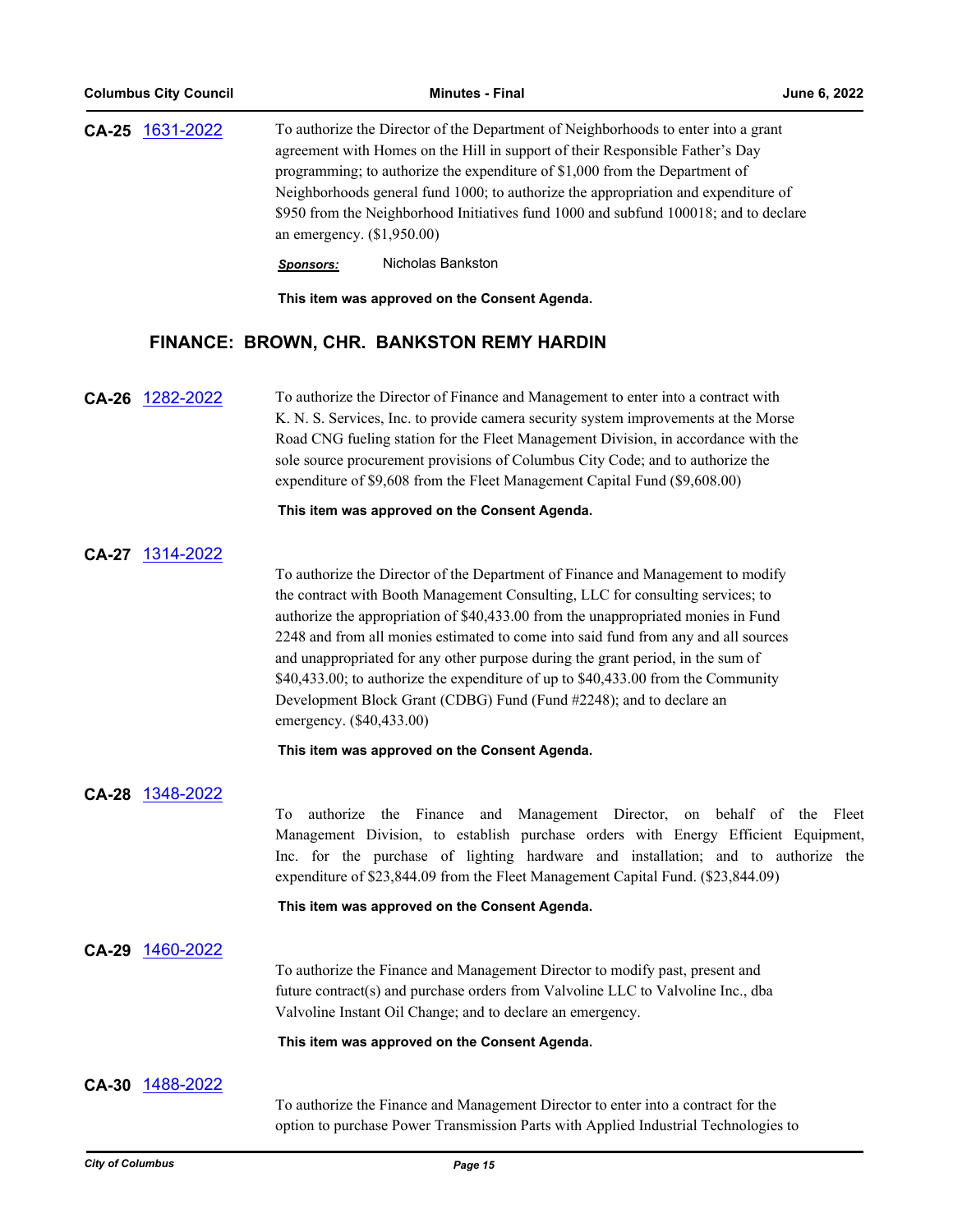authorize the expenditure of \$1.00 from General Budget Reservation BRPO002025; and to declare an emergency. (\$1.00).

#### **This item was approved on the Consent Agenda.**

#### **CA-31** [1554-2022](http://columbus.legistar.com/gateway.aspx?m=l&id=/matter.aspx?key=123072)

To authorize the Director of Finance and Management to execute a First Amendment to the Office Lease with the Workforce Development Board of Central Ohio for the lease of office and training space at 1111 E. Broad Street in order to extend the Office Lease Agreement; and to declare an emergency.

**This item was approved on the Consent Agenda.**

## **RECREATION & PARKS: BROWN, CHR. REMY BANKSTON HARDIN**

### **CA-32** [0659-2022](http://columbus.legistar.com/gateway.aspx?m=l&id=/matter.aspx?key=122171)

To authorize the Director of Recreation and Parks to enter into contract with DesignLevel to provide design services for the 1511 Alum Industrial Interior Renovations Project; to authorize the transfer of \$95,915.89 within the Recreation and Parks Voted Bond Fund; to authorize the amendment of the 2021 Capital Improvements Budget; to authorize the expenditure of \$95,915.89 from the Recreation and Parks Voted Bond Fund. (\$95,915.89)

#### **This item was approved on the Consent Agenda.**

#### **CA-33** [0668-2022](http://columbus.legistar.com/gateway.aspx?m=l&id=/matter.aspx?key=122180)

To authorize and direct the City Auditor to set up a certificate in the amount of \$75,000.00 for various expenditures for labor, material, and equipment in conjunction with Recreation and Parks golf course and facility improvements; and to authorize the Director of Recreation and Parks to expend \$75,000.00 from the Recreation and Parks Voted Bond Fund; and to declare an emergency. (\$75,000.00)

#### **This item was approved on the Consent Agenda.**

## **CA-34** [1075-2022](http://columbus.legistar.com/gateway.aspx?m=l&id=/matter.aspx?key=122587)

To authorize the Director of Recreation and Parks to enter into contract with Glaus, Pyle, Schomer, Burns and Dehaven DBA GPD Group to provide professional engineering services for the Champions Bridge Superstructure Replacement Project; to authorize the transfer of \$54,167.16 within the Recreation and Parks Voted Bond Fund, to authorize the amendment of the 2021 Capital Improvements Budget; to authorize the expenditure of \$51,808.14 from the Recreation and Parks Voted Bond Fund; and to declare an emergency. (\$51,808.14)

**This item was approved on the Consent Agenda.**

#### **CA-35** [1077-2022](http://columbus.legistar.com/gateway.aspx?m=l&id=/matter.aspx?key=122590)

To authorize the Director of Recreation and Parks to enter into contract with Schorr Architects to provide design services for the Champions Golf Course and Kilbourne Run Barn Improvements Project; to authorize the transfer of \$188,337.17 within the Recreation and Parks Voted Bond Fund, to authorize the amendment of the 2021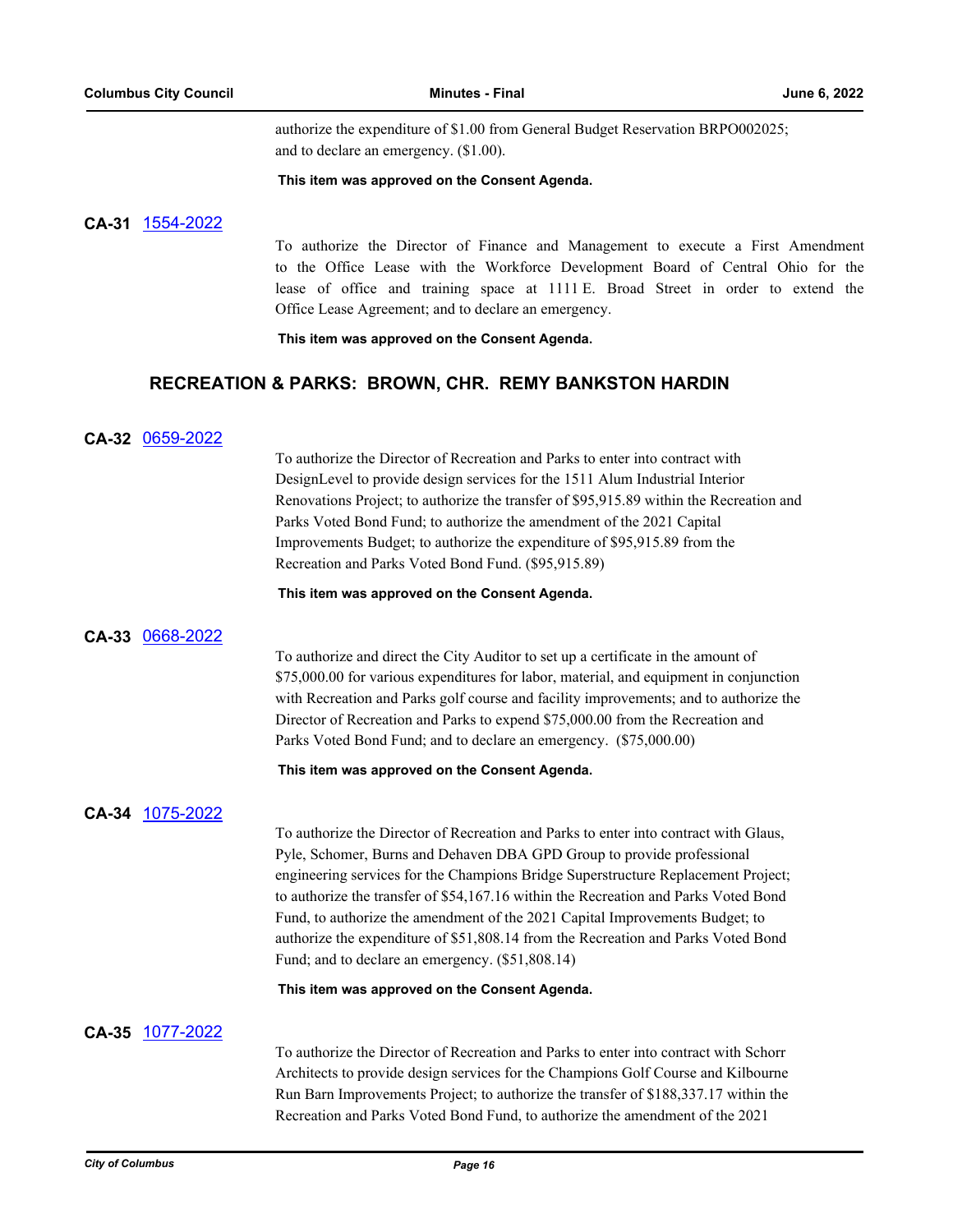Capital Improvements Budget; to authorize the expenditure of \$128,000.00 from the Recreation and Parks Voted Bond Fund; and to declare an emergency. (\$128,000.00)

#### **This item was approved on the Consent Agenda.**

#### **CA-36** [1279-2022](http://columbus.legistar.com/gateway.aspx?m=l&id=/matter.aspx?key=122794)

To authorize the Director of the Department of Recreation and Parks to enter into a contract renewal term for hosted software, maintenance, and support of the Activenet software application with Active Network, LLC; to authorize the expenditure of \$169,000.00 from the Recreation and Parks Department Operating Fund; and to declare an emergency. (\$169,000.00)

#### **This item was approved on the Consent Agenda.**

## **CA-37** [1321-2022](http://columbus.legistar.com/gateway.aspx?m=l&id=/matter.aspx?key=122837)

To authorize and direct the City Auditor to establish an auditor's certificate in the amount of \$250,000.00 for various expenditures for labor, materials, and equipment in conjunction with park improvements within the Recreation and Parks Department; to authorize the expenditure of \$250,000.00 from the Voted Recreation and Parks Bond Fund; and to declare an emergency. (\$250,000.00)

#### **This item was approved on the Consent Agenda.**

#### **CA-38** [1322-2022](http://columbus.legistar.com/gateway.aspx?m=l&id=/matter.aspx?key=122838)

To authorize and direct the Director of Recreation and Parks to enter into contract with Franklin Park Conservatory for the administration and implementation of the Franklin Park Master Plan and related capital improvement projects in the amount of \$250,000.00; to authorize the expenditure of \$250,000.00 from the Recreation and Parks Voted Bond Fund; and to declare an emergency. (\$250,000.00)

**This item was approved on the Consent Agenda.**

## **PUBLIC UTILITIES: DORANS, CHR. BANKSTON REMY HARDIN**

#### **CA-39** [0079X-2022](http://columbus.legistar.com/gateway.aspx?m=l&id=/matter.aspx?key=122832)

To declare the City's necessity and intent to appropriate and accept certain fee simple title and lesser real estate in order to complete the Blueprint Eureka-Freemont Hilltop Project; and to declare an emergency. (\$0.00)

#### **This item was approved on the Consent Agenda.**

#### **CA-40** [1298-2022](http://columbus.legistar.com/gateway.aspx?m=l&id=/matter.aspx?key=122813)

To authorize the Director of Public Utilities to modify and increase a contract with Sensus USA, Inc. for ongoing software, hardware, and maintenance of the system that is required as part of the Enhanced Meter Project for the Division of Water; and to authorize the expenditure of \$250,000.00; (\$250,000.00)

#### **This item was approved on the Consent Agenda.**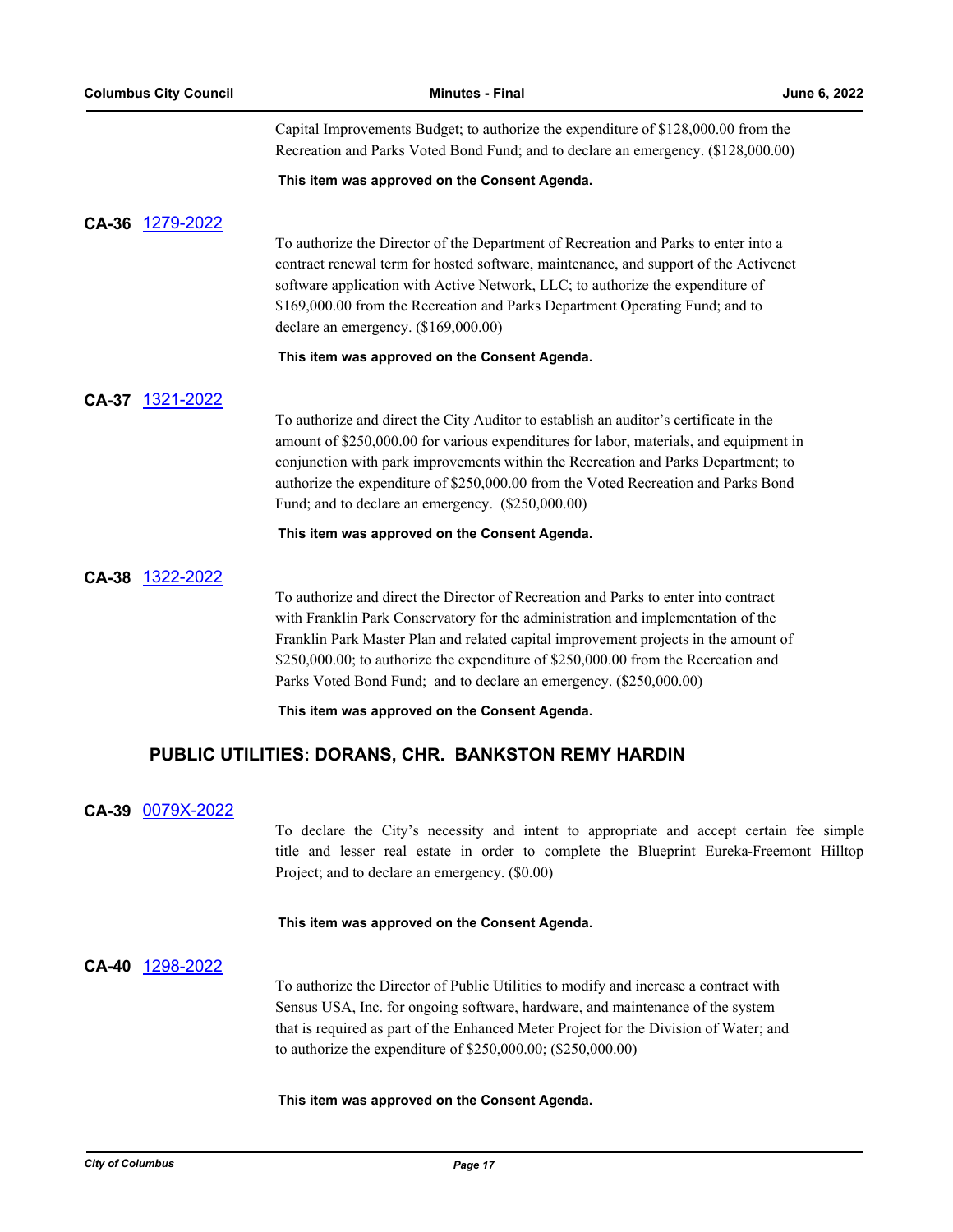| CA-41 1403-2022 | To authorize the Director of Finance and Management to enter into a contract with<br>BissNuss, Inc. for the purchase of six Water Champ Chemical Inductor Units for the<br>Division of Sewerage and Drainage; and to authorize the expenditure of \$213,488.10<br>from the Sanitary Sewer Operating Fund, and to declare an emergency.<br>$(\$213,488.10)$                                                                                               |
|-----------------|----------------------------------------------------------------------------------------------------------------------------------------------------------------------------------------------------------------------------------------------------------------------------------------------------------------------------------------------------------------------------------------------------------------------------------------------------------|
|                 | This item was approved on the Consent Agenda.                                                                                                                                                                                                                                                                                                                                                                                                            |
| CA-42 1406-2022 | To authorize the Director of Finance and Management to enter into a contract with<br>Pelton Environmental Products for the purchase of Infilco Parts for the Division of<br>Sewerage and Drainage; and to authorize the expenditure of \$92,829.90 from the<br>Sanitary Sewer Operating Fund, and to declare an emergency. (\$92,829.90)                                                                                                                 |
|                 | This item was approved on the Consent Agenda.                                                                                                                                                                                                                                                                                                                                                                                                            |
| CA-43 1472-2022 | To authorize the Finance and Management Director to enter into a contract for the<br>option to purchase Sodium Chloride with Cargill, Inc.; to authorize the expenditure of<br>\$1.00 from General Budget Reservation BRPO002025; and to declare an emergency.<br>(\$1.00).                                                                                                                                                                              |
|                 | This item was approved on the Consent Agenda.                                                                                                                                                                                                                                                                                                                                                                                                            |
| CA-44 1486-2022 | To authorize the Finance and Management Director to enter into a contract for the<br>option to purchase Swaby Lobeline Pump Parts from Pelton Environmental Products;<br>to authorize the expenditure of \$1.00 from General Budget Reservation<br>BRPO002025; and to declare an emergency. (\$1.00).                                                                                                                                                    |
|                 | This item was approved on the Consent Agenda.                                                                                                                                                                                                                                                                                                                                                                                                            |
| CA-45 1528-2022 | To authorize the Director of Public Utilities to modify the professional service<br>agreement with Go Sustainable Energy, LLC as the Renewable Energy Owner's<br>Representative; to authorize the expenditure of \$3,050.00 from the Power Operating<br>Fund, \$19,400.00 from the Water Operating Fund, \$21,750.00 from the Sewer<br>Operating Fund, and \$5,800.00 from the Stormwater Operating Fund; and to declare<br>an emergency. (\$50,000.00). |
|                 | This item was approved on the Consent Agenda.                                                                                                                                                                                                                                                                                                                                                                                                            |
| <b>HARDIN</b>   | <b>BUILDING AND ZONING POLICY: DORANS, CHR. BANKSTON FAVOR</b>                                                                                                                                                                                                                                                                                                                                                                                           |

# **CA-46** [1297-2022](http://columbus.legistar.com/gateway.aspx?m=l&id=/matter.aspx?key=122812)

To authorize assessments for weed and solid waste removal on properties in violation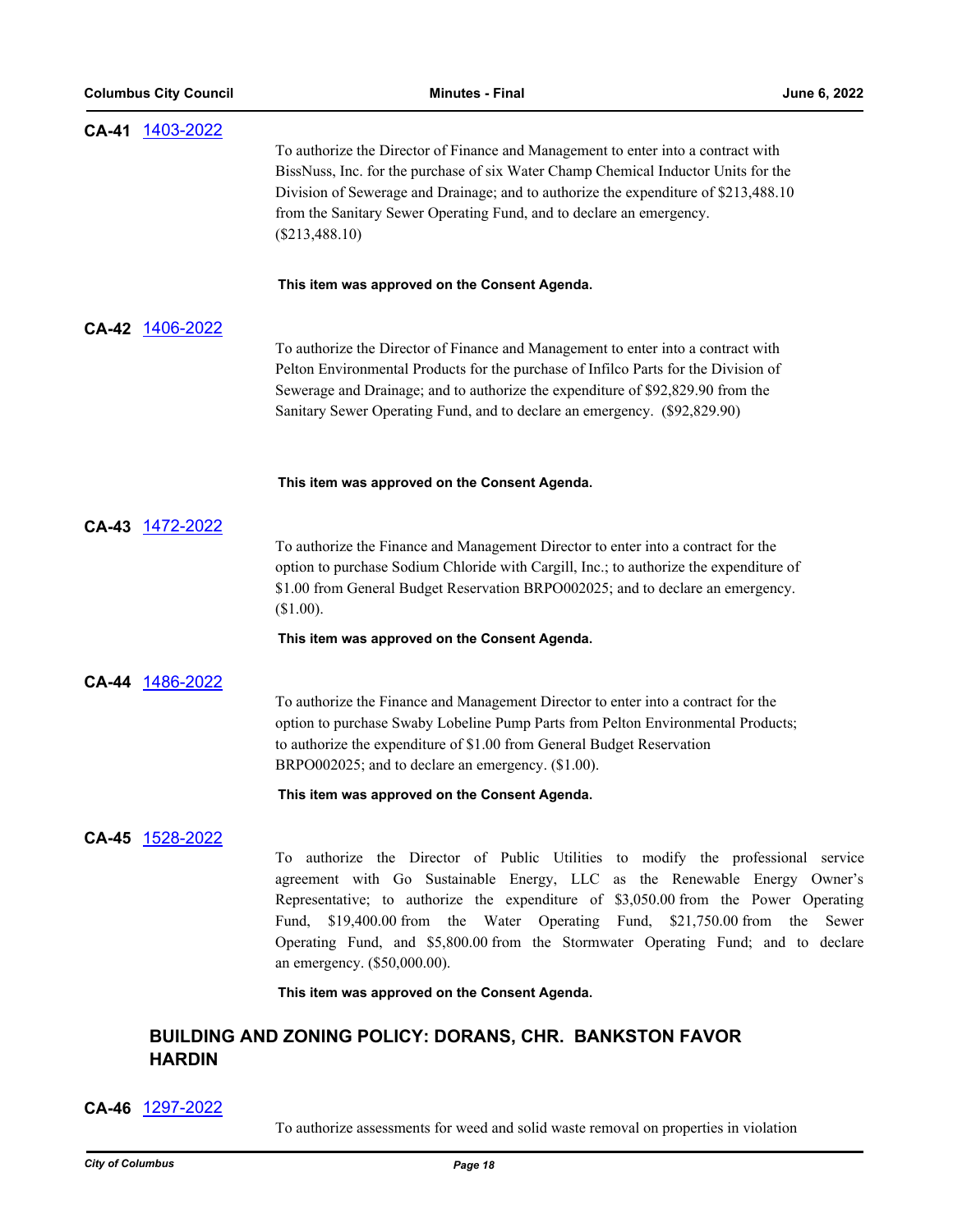of weed and solid waste regulations as set forth in the Columbus City Code.

#### **This item was approved on the Consent Agenda.**

**CA-47** [1429-2022](http://columbus.legistar.com/gateway.aspx?m=l&id=/matter.aspx?key=122946) To authorize the Director of the Department of Building and Zoning Services to modify a contract with Dwain Bryant -DBA- Graffiti B Gone by adding \$20,000.00; and to authorize the expenditure of \$20,000.00 from the General Fund. (\$20,000.00)

**This item was approved on the Consent Agenda.**

### **HOUSING: FAVOR, CHR. BANKSTON BROWN HARDIN**

**CA-48** [1478-2022](http://columbus.legistar.com/gateway.aspx?m=l&id=/matter.aspx?key=122996) To authorize the Director of the Department of Development to execute any and all necessary agreements and deeds for conveyance of title of one parcel of real property (1299 Boxwood Dr.) held in the Land Bank pursuant to the Land Reutilization Program and to declare an emergency.

#### **This item was approved on the Consent Agenda.**

- **CA-49** [1513-2022](http://columbus.legistar.com/gateway.aspx?m=l&id=/matter.aspx?key=123031) To authorize the Director of Development to execute a Grant Agreement with Rebuilding Together dba ModCon, in an amount up to \$300,000.00 towards providing home repair services to residents of the City; to authorize an appropriation and expenditure of \$50,000.00 within the Neighborhood Initiatives Subfund; to authorize an expenditure of \$250,000.00 from the Development Taxable Bonds Fund; and to declare an emergency. (\$300,000.00)
	- *Sponsors:* Shayla Favor and Shannon G. Hardin

**This item was approved on the Consent Agenda.**

**CA-50** [1549-2022](http://columbus.legistar.com/gateway.aspx?m=l&id=/matter.aspx?key=123067) To authorize the Director of the Department of Development to execute any and all necessary agreements and deeds for conveyance of title of one parcel of real property (2488 Hiawatha St.) held in the Land Bank pursuant to the Land Reutilization Program and to declare an emergency.

#### **This item was approved on the Consent Agenda.**

## **CRIMINAL JUSTICE & JUDICIARY: FAVOR, CHR. DORANS BARROSO DE PADILLA HARDIN**

#### **CA-51** [0497-2022](http://columbus.legistar.com/gateway.aspx?m=l&id=/matter.aspx?key=122009)

To authorize the City Attorney to accept federal Violence Against Women Act (VAWA) sub awards 21- WF-VA2-8758 and 21-WF-VA2-4600 from the Franklin County Board of Commissioners' Office of Justice Policy and Programs in the amount of \$175,574.06 to support domestic violence and stalking prosecution and victim advocacy services; to authorize the transfer of matching funds in the amount of \$58,524.35 from the General Fund to the general government grant fund; to authorize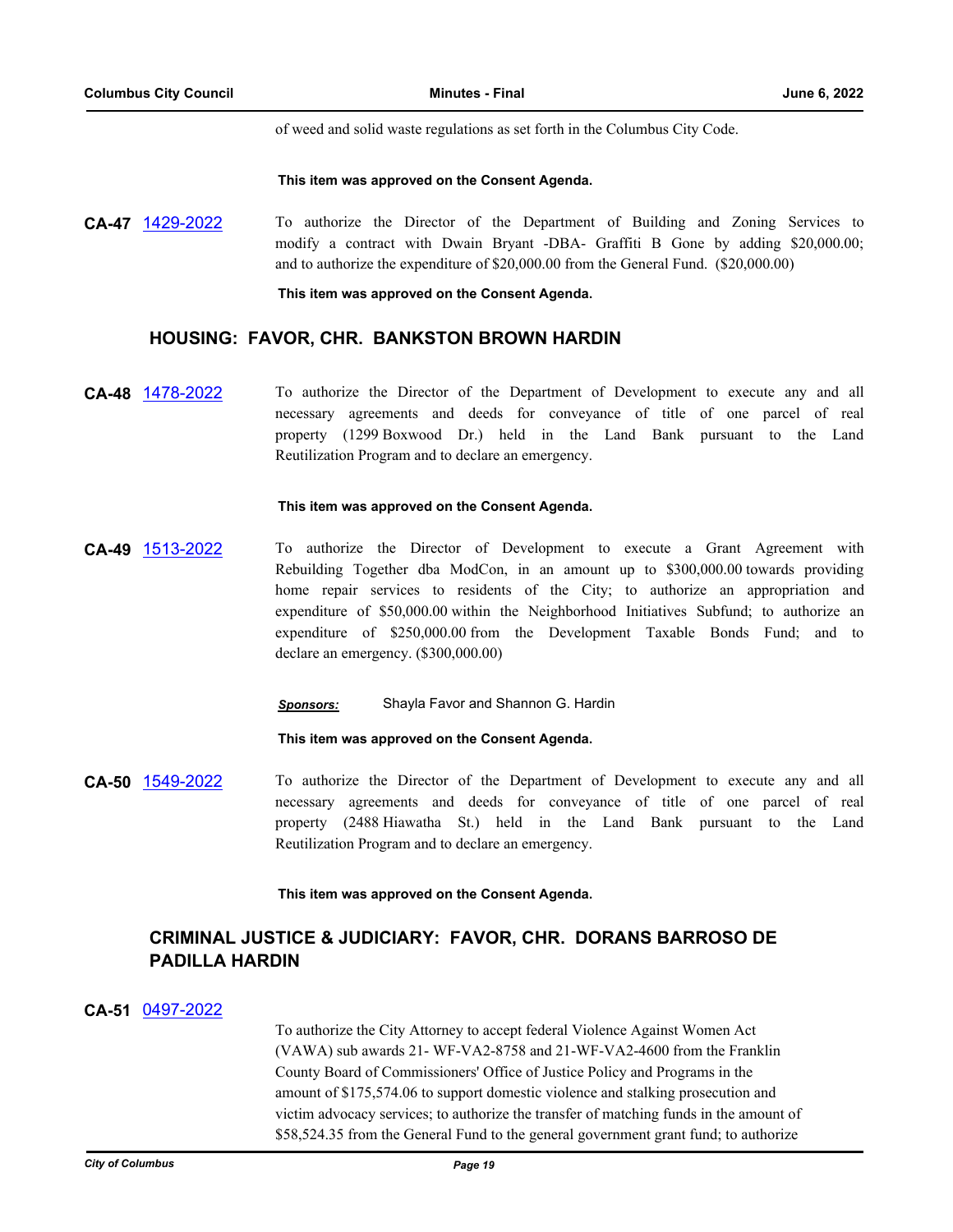| <b>Columbus City Council</b> | <b>Minutes - Final</b>                                                                                                                                                                                                                                                                                                                                                                                                                                                                                          | <b>June 6, 2022</b> |
|------------------------------|-----------------------------------------------------------------------------------------------------------------------------------------------------------------------------------------------------------------------------------------------------------------------------------------------------------------------------------------------------------------------------------------------------------------------------------------------------------------------------------------------------------------|---------------------|
|                              | the total appropriation of \$234,098.41 in the general government grant fund; and to<br>declare an emergency. (\$234,098.41)                                                                                                                                                                                                                                                                                                                                                                                    |                     |
|                              | This item was approved on the Consent Agenda.                                                                                                                                                                                                                                                                                                                                                                                                                                                                   |                     |
| CA-52 1245-2022              | To authorize the Municipal Court Clerk to enter into contract with ITPartners+ for<br>data storage services for the Franklin County Municipal Court; to authorize the<br>expenditure of \$63,588.00 from the Municipal Court Clerk Computer Fund; and to<br>declare an emergency. (\$63,588.00)                                                                                                                                                                                                                 |                     |
|                              | This item was approved on the Consent Agenda.                                                                                                                                                                                                                                                                                                                                                                                                                                                                   |                     |
| CA-53 1384-2022              | To authorize the City Attorney to accept a \$25,000.00 federal U.S. Department of<br>Justice's Office of Justice Programs, Bureau of Justice Assistance, Edward Byrne<br>Memorial Justice Assistance Grant sub-award from Franklin County Board of<br>Commissioners' Office of Justice Policy and Programs supporting Project Taillight-<br>-an innovative public safety and crime prevention program designed to provide free<br>automobile headlight and taillight repair/replacement services for low income |                     |

(\$25,000.00)

**This item was approved on the Consent Agenda.**

## **HEALTH & HUMAN SERVICES: FAVOR, CHR. BARROSO DE PADILLA BROWN HARDIN**

## **CA-54** [1318-2022](http://columbus.legistar.com/gateway.aspx?m=l&id=/matter.aspx?key=122834)

To authorize and direct the Board of Health to accept a grant from the National Association of County and City Health Officials for the ASTHO Grant Program in the amount of \$15,000.00; to authorize the appropriation of \$15,000.00 from the unappropriated balance of the Health Department Grants Fund; and to declare an emergency. (\$15,000.00)

households; to authorize the appropriation of \$25,000.00 from the unappropriated balance of the General Government Grants Fund 2220; and to declare an emergency.

#### **This item was approved on the Consent Agenda.**

**CA-55** [1467-2022](http://columbus.legistar.com/gateway.aspx?m=l&id=/matter.aspx?key=122984) To authorize and direct the City Auditor to transfer \$130,135.180 within the ADS SOR Minority Community 2021 and ADS Outpatient Treatment 2021 Grant Program funds for repayment to the ADAMH Board of Franklin County to reconcile contract year 2021; and to declare an emergency. (\$130,135.180)

#### **This item was approved on the Consent Agenda.**

**CA-56** [1550-2022](http://columbus.legistar.com/gateway.aspx?m=l&id=/matter.aspx?key=123068) To authorize the Director of Development to enter into a Grant Agreement in an amount up to \$750,000.00 with Community for New Direction to provide a capital grant supporting acquisition and renovation of a facility to be used for mental health and substance use disorder outpatient treatment; to authorize the expenditure of up to \$750,000.00; and to declare an emergency. (\$750,000.00)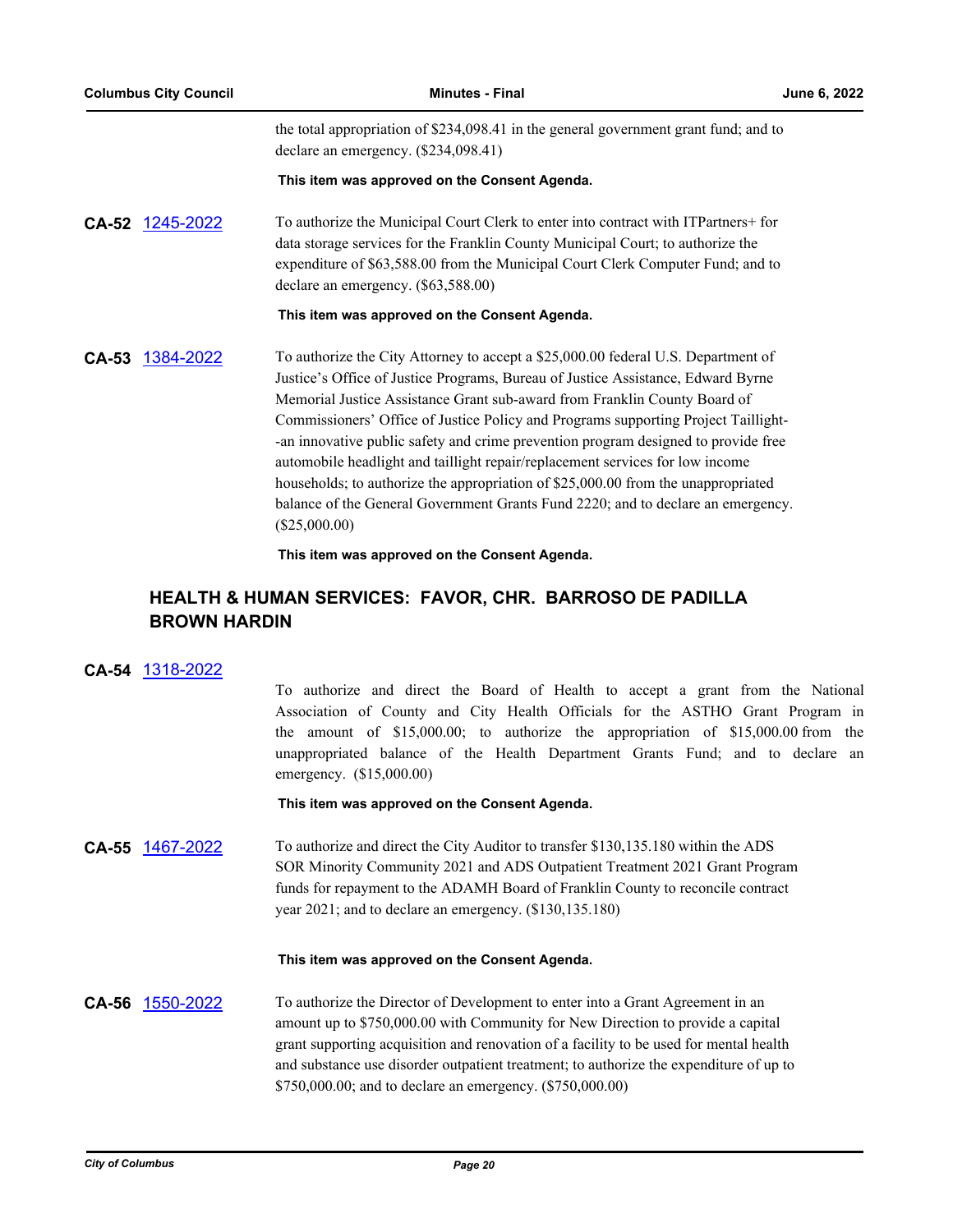*Sponsors:* Shayla Favor and Elizabeth Brown

**This item was approved on the Consent Agenda.**

## **PUBLIC SAFETY: REMY, CHR. BARROSO DE PADILLA DORANS HARDIN**

**CA-57** [0098X-2022](http://columbus.legistar.com/gateway.aspx?m=l&id=/matter.aspx?key=123104) To adopt a resolution approving the rules and regulations of the Civilian Police Review Board and to declare an emergency.

*Sponsors:* Emmanuel V. Remy

**This item was approved on the Consent Agenda.**

#### **CA-58** [1111-2022](http://columbus.legistar.com/gateway.aspx?m=l&id=/matter.aspx?key=122625)

To authorize the Director of the Department of Public Safety to enter into grant agreements with the Short North Alliance and Columbus Downtown Development Corporation for the purposes of administering the Business District Safety Enhancements Program; to authorize the transfer of \$500,000.00 within the General Fund, from the Department of Finance to the Department of Public Safety; to authorize the expenditure of \$500,000.00 from the General Fund; and to declare an emergency. (\$500,000.00)

**A motion was made by Shayla Favor, seconded by Rob Dorans, that this Ordinance be Approved. The motion carried by the following vote:**

| Abstained: |  | Elizabeth Brown |
|------------|--|-----------------|
|------------|--|-----------------|

Affirmative: 6 - Nicholas Bankston, Lourdes Barroso De Padilla, Rob Dorans, Shayla Favor, Emmanuel Remy, and Shannon Hardin

## **CA-59** [1385-2022](http://columbus.legistar.com/gateway.aspx?m=l&id=/matter.aspx?key=122901)

To authorize and direct the Finance and Management Director to sell to Officer Kenneth Coontz, for the sum of \$1.00, a police canine with the registered name of "Elvis" which has no further value to the Division of Police and to waive the provisions of City Code-Sale of City-owned personal property.

**This item was approved on the Consent Agenda.**

#### **CA-60** [1407-2022](http://columbus.legistar.com/gateway.aspx?m=l&id=/matter.aspx?key=122924)

To authorize the Finance and Management Director to issue a purchase order and associate all General Budget Reservations to Vance's Outdoors Inc. for the purchase of training ammunition for the Division of Police; to authorize the expenditure of \$141,747.70 from the General Fund; and to declare an emergency. (\$141,747.70)

**This item was approved on the Consent Agenda.**

#### **CA-61** [1527-2022](http://columbus.legistar.com/gateway.aspx?m=l&id=/matter.aspx?key=123045)

To authorize the Finance and Management Director to associate all general budget reservations resulting from this ordinance to Arrow Energy, Inc. for the purchase of jet "A" fuel for the Division of Police from an existing universal term contract; to authorize the expenditure of \$233,000.00 from the General Fund; and to declare an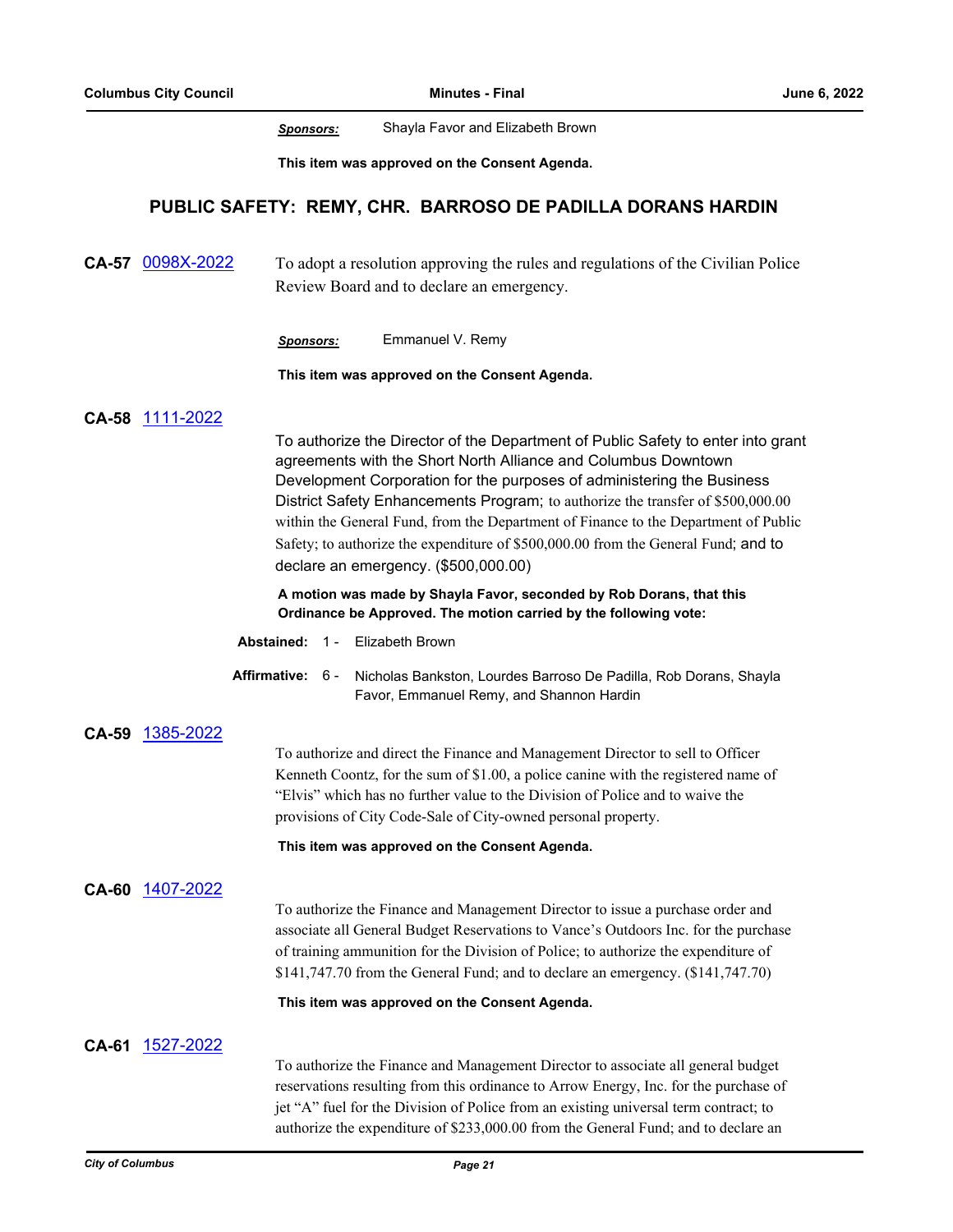emergency. (\$233,000.00)

#### **This item was approved on the Consent Agenda.**

### **CA-62** [1587-2022](http://columbus.legistar.com/gateway.aspx?m=l&id=/matter.aspx?key=123107)

To authorize the Director of the Department of Public Safety to modify the contract with Community for New Direction to increase the amount allocated for the contract authorized by Ordinance 0260-2022 to provide violence intervention services; to authorize the transfer of \$100,000.00 within the General Fund, from the Department of Finance to the Department of Public Safety; to authorize the expenditure of \$100,000.00 from the General Fund; and to declare an emergency. (\$100,000.00)

#### **This item was approved on the Consent Agenda.**

### **CA-63** [1595-2022](http://columbus.legistar.com/gateway.aspx?m=l&id=/matter.aspx?key=123115)

To authorize the Director of the Department of Public Safety to modify a contract with the Columbus Urban League to increase the amount allocated for the contract authorized by Ordinance 0250-2022 to provide violence intervention services; to authorize the transfer of \$100,000.00 within the General Fund, from the Department of Finance to the Department of Public Safety; to authorize the expenditure of \$100,000.00 from the General Fund; and to declare an emergency. (\$100,000.00)

### **A motion was made by Shayla Favor, seconded by Rob Dorans, that this Ordinance be Approved. The motion carried by the following vote:**

**Abstained:** 1 - Shayla Favor

**Affirmative:** Nicholas Bankston, Lourdes Barroso De Padilla, Elizabeth Brown, Rob Dorans, Emmanuel Remy, and Shannon Hardin Affirmative: 6 -

**CA-64** [1620-2022](http://columbus.legistar.com/gateway.aspx?m=l&id=/matter.aspx?key=123140) To authorize the Director of Finance and Management to enter into a grant agreement with End the Violence in support of community violence intervention; to authorize an appropriation within the Reimagine Safety subfund; to authorize a transfer and appropriation of funds; to authorize an expenditure of \$500,000.00 within the general fund; and to declare an emergency. (\$500,000.00)

**This item was approved on the Consent Agenda.**

## **CA-65** [1635-2022](http://columbus.legistar.com/gateway.aspx?m=l&id=/matter.aspx?key=123155)

To authorize the appropriation of \$150,000.00 in the Reimagine Safety subfund to the Department of Public Safety, on behalf of the Columbus Division of Police, for the purchase of uniform accessories necessary to facilitate display of officer names and badge numbers; to authorize a transfer and appropriation of funds; to authorize an expenditure of \$150,000.00 within the general fund; and to declare an emergency. (\$150,000.00)

*Sponsors:* Emmanuel V. Remy

**This item was approved on the Consent Agenda.**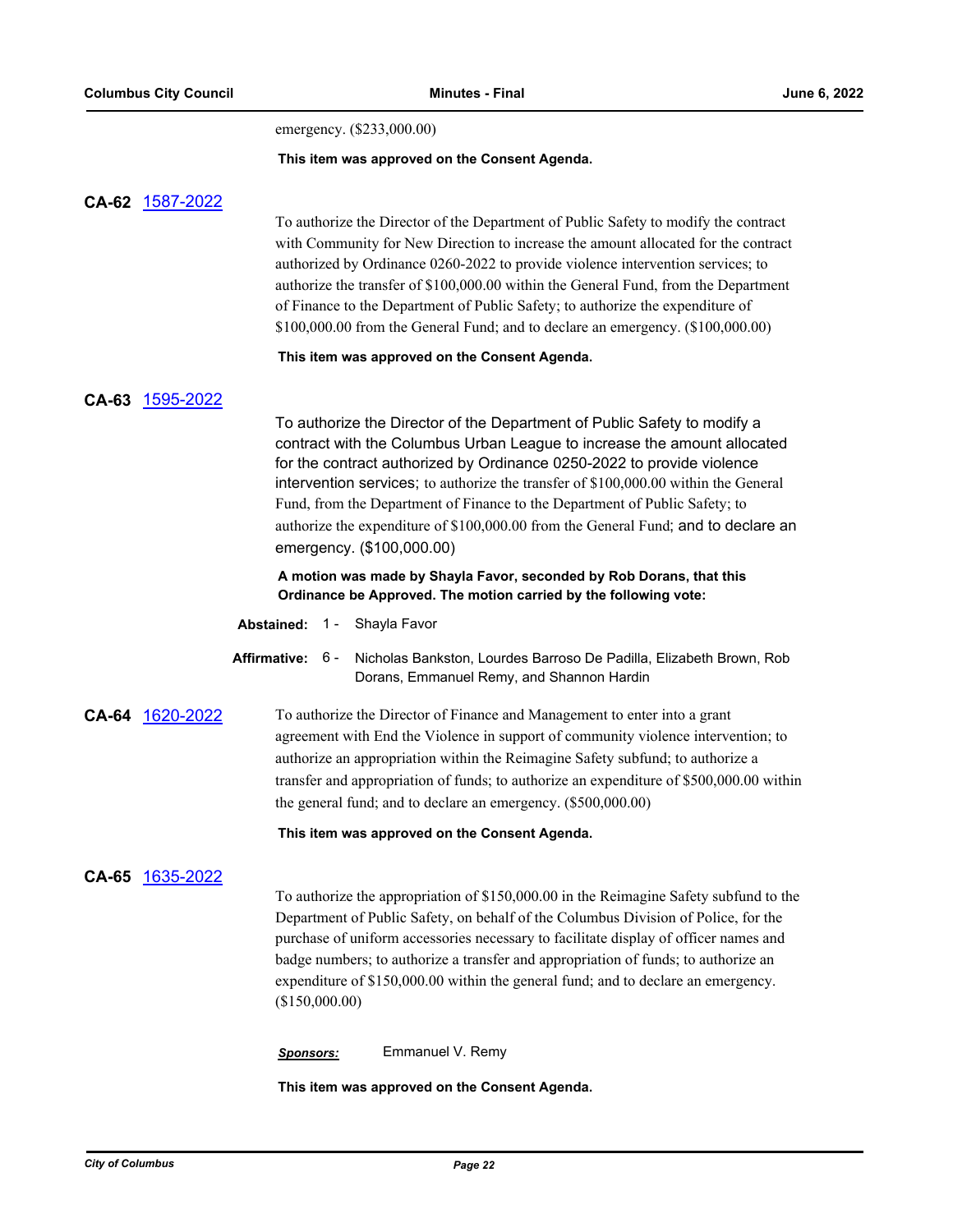## **ADMINISTRATION: REMY, CHR. BROWN DORANS HARDIN**

**CA-66** [1482-2022](http://columbus.legistar.com/gateway.aspx?m=l&id=/matter.aspx?key=123000)

To amend Ordinance No. 2715-2013, as amended, the Police Management Compensation Plan, by enacting Section 7(H), to amend Section 6(G), to repeal Section  $6(F)$  and to declare an emergency.

**This item was approved on the Consent Agenda.**

## **CA-67** [1519-2022](http://columbus.legistar.com/gateway.aspx?m=l&id=/matter.aspx?key=123037)

To amend Ordinance No. 2714-2013, as amended, the Fire Management Compensation Plan, to repeal Section 7(E) and to declare an emergency.

**This item was approved on the Consent Agenda.**

## **Approval of the Consent Agenda**

**A motion was made by Shayla Favor, seconded by Rob Dorans, including all the preceding items marked as having been approved on the Consent Agenda. The motion carried by the following vote**

**Affirmative:** Nicholas Bankston, Lourdes Barroso De Padilla, Elizabeth Brown, Rob Dorans, Shayla Favor, Emmanuel Remy, and Shannon Hardin Affirmative: 7 -

## **SR EMERGENCY, TABLED AND 2ND READING OF 30-DAY LEGISLATION**

## **ECONOMIC DEVELOPMENT: BANKSTON, CHR. REMY DORANS HARDIN**

**SR-1** [1479-2022](http://columbus.legistar.com/gateway.aspx?m=l&id=/matter.aspx?key=122997) To authorize and direct the City Auditor to transfer \$2,865,779.92 within the General Fund; to authorize and direct the City Auditor to appropriate and transfer \$716,444.98 in cash from the Special Income Tax Fund to the General Fund; to authorize and direct the payment of \$1,879,818.14 to the Columbus City School District, \$71,457.60 to the Gahanna Jefferson City School District, \$581,966.99 to the Hilliard City School District, \$193,357.78 to the Olentangy Local School District, \$114,071.43 to the South-Western City School District and \$25,107.98 to the Worthington City School District for income tax revenue sharing totaling \$2,865,779.92; to authorize the expenditure of \$2,865,779.92 from the General Fund; and to declare an emergency.

### **A motion was made by Nicholas Bankston, seconded by Shayla Favor, that this Ordinance be Approved. The motion carried by the following vote:**

- **Affirmative:** Nicholas Bankston, Lourdes Barroso De Padilla, Elizabeth Brown, Rob Dorans, Shayla Favor, Emmanuel Remy, and Shannon Hardin Affirmative: 7 -
- **SR-2** [1480-2022](http://columbus.legistar.com/gateway.aspx?m=l&id=/matter.aspx?key=122998) To authorize the Director of Development to enter into a Grant Agreement with the Columbus Downtown Development Corporation in an amount up to \$2,500,000.00 for the purpose of purchasing, renovating and or constructing urban real property assets in targeted central city areas to advance economic and community development initiatives; and to declare an emergency. (\$2,500,000.00)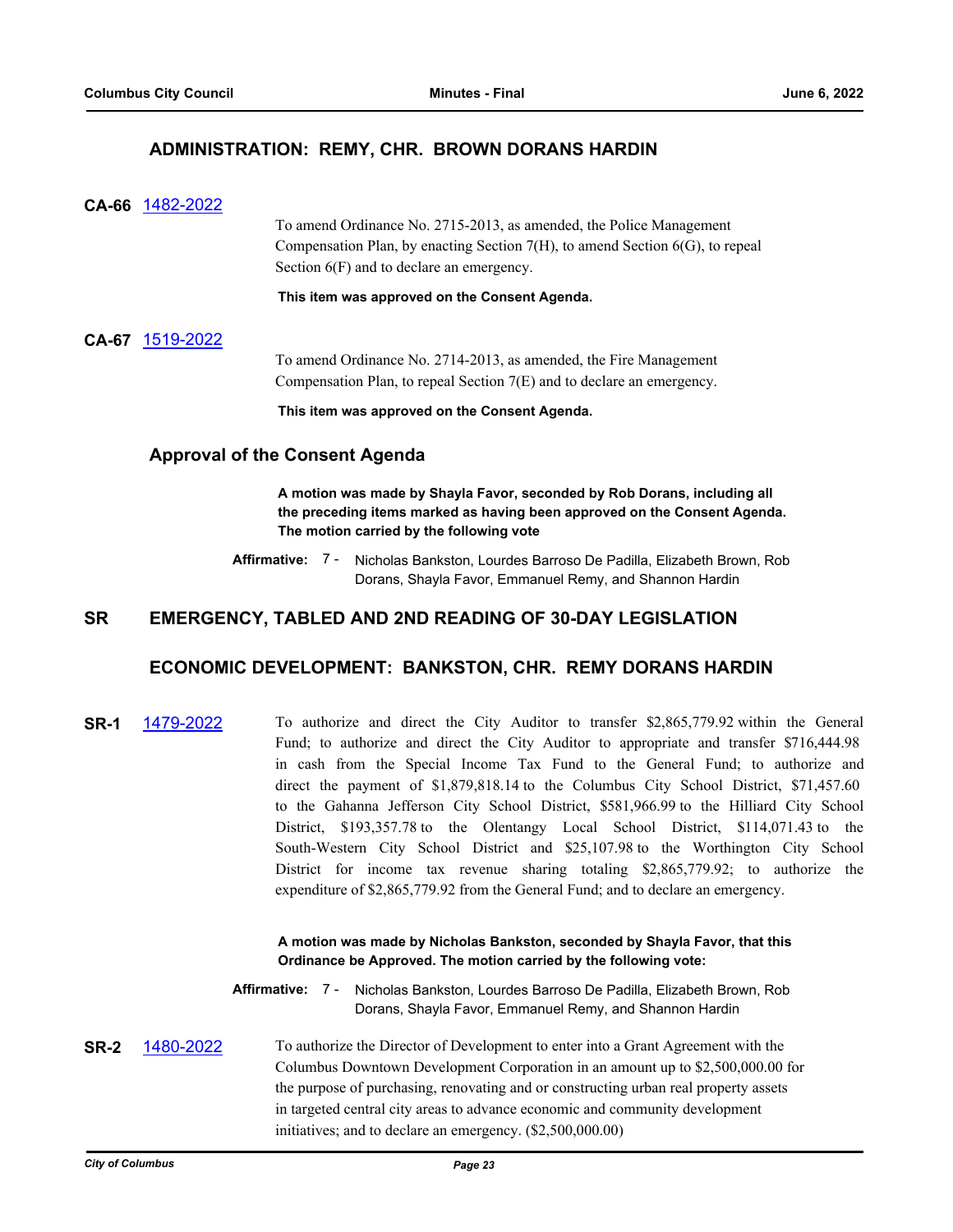**A motion was made by Nicholas Bankston, seconded by Shayla Favor, that this Ordinance be Approved. The motion carried by the following vote:**

Affirmative: 7 - Nicholas Bankston, Lourdes Barroso De Padilla, Elizabeth Brown, Rob Dorans, Shayla Favor, Emmanuel Remy, and Shannon Hardin

**SR-3** [1483-2022](http://columbus.legistar.com/gateway.aspx?m=l&id=/matter.aspx?key=123001) To authorize the Director of Development to enter into a Grant Agreement in an amount up to \$3,500,000.00 with the Alcohol, Drug and Mental Health Board of Franklin County (ADAMH) to provide a capital grant supporting the Franklin County Mental Health and Addiction Crisis Center (Crisis Center); to authorize the expenditure of up to \$3,500,000.00; and to declare an emergency. (\$3,500,000.00)

> **A motion was made by Nicholas Bankston, seconded by Shayla Favor, that this Ordinance be Approved. The motion carried by the following vote:**

## **PUBLIC SERVICE & TRANSPORTATION: BARROSO DE PADILLA, CHR. FAVOR BANKSTON HARDIN**

**SR-4** [1299-2022](http://columbus.legistar.com/gateway.aspx?m=l&id=/matter.aspx?key=122814) To amend the 2021 Capital Improvement Budget; to appropriate funds within the Streets and Highways Non-Bond Fund; to authorize the Director of Public Service to expend up to \$3,787,930.65 from the Streets and Highways Bond Fund and the Streets and Highways Non-Bond Fund to pay ODOT and/or utility companies for the Roadway Improvements - I-70/71 South and East Freeway project; and to declare an emergency. (\$3,787,930.65)

> **A motion was made by Lourdes Barroso De Padilla, seconded by Emmanuel V. Remy, that this Ordinance be Approved. The motion carried by the following vote:**

**Affirmative:** Nicholas Bankston, Lourdes Barroso De Padilla, Elizabeth Brown, Rob Dorans, Shayla Favor, Emmanuel Remy, and Shannon Hardin Affirmative: 7 -

**SR-5** [1397-2022](http://columbus.legistar.com/gateway.aspx?m=l&id=/matter.aspx?key=122914) To amend the 2021 Capital Improvement Budget; to authorize the transfer of funds and appropriation within the Streets and Highways Bond Fund; to appropriate funds within the Federal Transportation Grants Fund; to authorize the Director of Public Service to enter into contract with Complete General Construction Company for the Pedestrian Safety Improvements - Refugee Road - Winchester Pike to Hamilton Road project; to authorize the expenditure of up to \$8,446,907.63 from the Streets and Highways Bond Fund and the Federal Transportation Grants Fund for the project; and to declare an emergency. (\$8,446,907.63)

> **A motion was made by Lourdes Barroso De Padilla, seconded by Emmanuel V. Remy, that this Ordinance be Approved. The motion carried by the following vote:**

**Affirmative:** Nicholas Bankston, Lourdes Barroso De Padilla, Elizabeth Brown, Rob Dorans, Shayla Favor, Emmanuel Remy, and Shannon Hardin Affirmative: 7 -

**Affirmative:** Nicholas Bankston, Lourdes Barroso De Padilla, Elizabeth Brown, Rob Dorans, Shayla Favor, Emmanuel Remy, and Shannon Hardin Affirmative: 7 -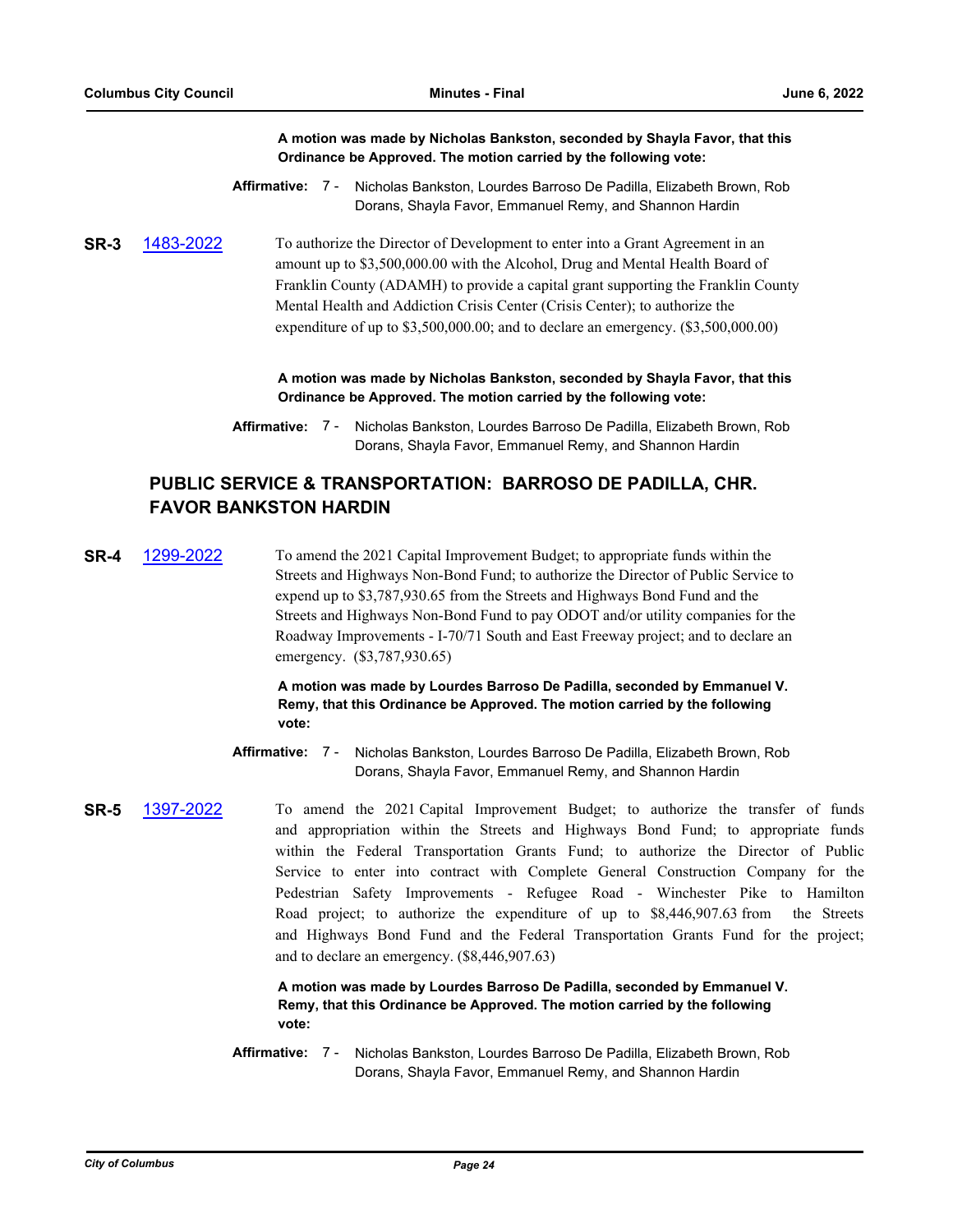## **NEIGHBORHOODS AND IMMIGRANT, REFUGEE, AND MIGRANT AFFAIRS: BARROSO DE PADILLA, CHR. DORANS REMY HARDIN**

**SR-6** [1618-2022](http://columbus.legistar.com/gateway.aspx?m=l&id=/matter.aspx?key=123138) To authorize the expenditure of up to \$487,825 within the Department of Neighborhoods; to authorize the Director of the Department of Neighborhoods to enter into subaward grant agreements with Always with Us Charities, Look Ma No Hands and Classic for Columbus on behalf of GETCR8V in an amount up to \$487,825 to add needed capacity to address COVID-19 specific services for boys and young men of color; to authorize the payment of expenses starting May 16, 2022; and to declare an emergency. (\$487,825)

> **A motion was made by Lourdes Barroso De Padilla, seconded by Shayla Favor, that this Ordinance be Approved. The motion carried by the following vote:**

## **FINANCE: BROWN, CHR. BANKSTON REMY HARDIN**

### **SR-7** [0653-2022](http://columbus.legistar.com/gateway.aspx?m=l&id=/matter.aspx?key=122165)

To authorize the Director of the Department of Finance and Management, on behalf of the Facilities Management Division, to renew a contract with CBRE Government Services LLC for facility management services at the Jerry Hammond Center and the Franklin County Municipal Court Building; to authorize a transfer within the general fund; to authorize the expenditure of \$1,209,465.00, to authorize an appropriation transfer from the general fund to the Property Management Fund; to authorize the expenditure of \$1,575,245.00 from the general fund; and to declare an emergency. (\$2,784,710.00)

**A motion was made by Elizabeth Brown, seconded by Emmanuel V. Remy, that this Ordinance be Amended as submitted to the Clerk. The motion carried by the following vote:**

**Affirmative:** Nicholas Bankston, Lourdes Barroso De Padilla, Elizabeth Brown, Rob Dorans, Shayla Favor, Emmanuel Remy, and Shannon Hardin Affirmative: 7 -

**A motion was made by Elizabeth Brown, seconded by Emmanuel V. Remy, that this Ordinance be Approved as Amended. The motion carried by the following vote:**

**Affirmative:** Nicholas Bankston, Lourdes Barroso De Padilla, Elizabeth Brown, Rob Dorans, Shayla Favor, Emmanuel Remy, and Shannon Hardin Affirmative: 7 -

## **RECREATION & PARKS: BROWN, CHR. REMY BANKSTON HARDIN**

#### **SR-8** [1292-2022](http://columbus.legistar.com/gateway.aspx?m=l&id=/matter.aspx?key=122807)

To authorize the Director of Recreation and Parks to enter into contract with Dynamic Agility Sports, LLC to provide instruction and management of the Carriage Place Community Center Dynamic Agility Sports Camps; to authorize the expenditure of \$100,000.00 from the Recreation and Parks Operating Fund; to waive competitive

**Affirmative:** Nicholas Bankston, Lourdes Barroso De Padilla, Elizabeth Brown, Rob Dorans, Shayla Favor, Emmanuel Remy, and Shannon Hardin Affirmative: 7 -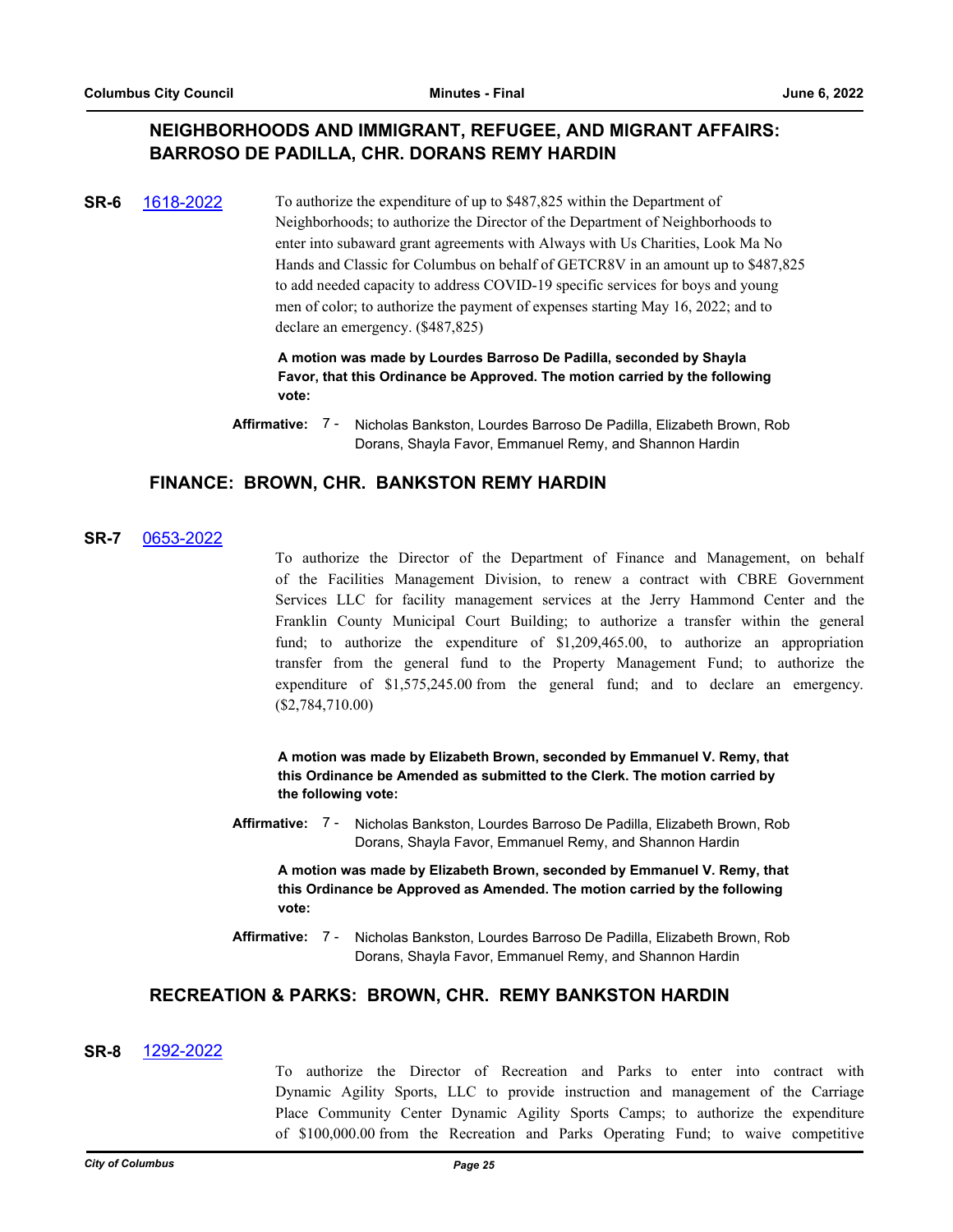bidding provisions of the Columbus City Code; and to declare an emergency. (\$100,000.00)

**A motion was made by Elizabeth Brown, seconded by Shayla Favor, that this Ordinance be Approved. The motion carried by the following vote:**

## **EDUCATION: BROWN, CHR. FAVOR BARROSO DE PADILLA HARDIN**

**SR-9** [1582-2022](http://columbus.legistar.com/gateway.aspx?m=l&id=/matter.aspx?key=123100) To authorize the Director of Finance and Management to enter into a not for profit services contract with I Know I Can in support of The Columbus Promise program; to authorize an appropriation and expenditure within the Job Growth subfund; to authorize an expenditure from an existing Auditor's Certificate; and to declare an emergency. (\$900,000.00)

*Sponsors:* Elizabeth Brown and Shannon G. Hardin

**A motion was made by Elizabeth Brown, seconded by Emmanuel V. Remy, that this Ordinance be Approved. The motion carried by the following vote:**

- **Abstained:** 1 Shayla Favor
- Affirmative: 6 Nicholas Bankston, Lourdes Barroso De Padilla, Elizabeth Brown, Rob Dorans, Emmanuel Remy, and Shannon Hardin

## **RULES & REFERENCE: HARDIN, CHR. BROWN REMY FAVOR**

## **BROWN**

- **SR-14** [1440-2022](http://columbus.legistar.com/gateway.aspx?m=l&id=/matter.aspx?key=122957) To establish Chapter 1913, Restrictions on the Deployment and Use of Equipment and Use of Force by Police in Columbus City Codes; to codify the permanent injunction issued prohibiting the use of control agents on nonviolent protestors and to curtail the use of force on nonviolent protestors; to require the report of all uses of force from the previous year to City Council; and to declare an emergency.
	- *Sponsors:* Elizabeth Brown

**A motion was made by Elizabeth Brown, seconded by Rob Dorans, that this Ordinance be Approved. The motion carried by the following vote:**

**Affirmative:** Nicholas Bankston, Lourdes Barroso De Padilla, Elizabeth Brown, Rob Dorans, Shayla Favor, Emmanuel Remy, and Shannon Hardin Affirmative: 7 -

**A motion was made by Shayla Favor, seconded by Rob Dorans, to Recess the Regular Meeting. The motion carried by the following vote:**

Affirmative: 7 - Nicholas Bankston, Lourdes Barroso De Padilla, Elizabeth Brown, Rob Dorans, Shayla Favor, Emmanuel Remy, and Shannon Hardin

Affirmative: 7 - Nicholas Bankston, Lourdes Barroso De Padilla, Elizabeth Brown, Rob Dorans, Shayla Favor, Emmanuel Remy, and Shannon Hardin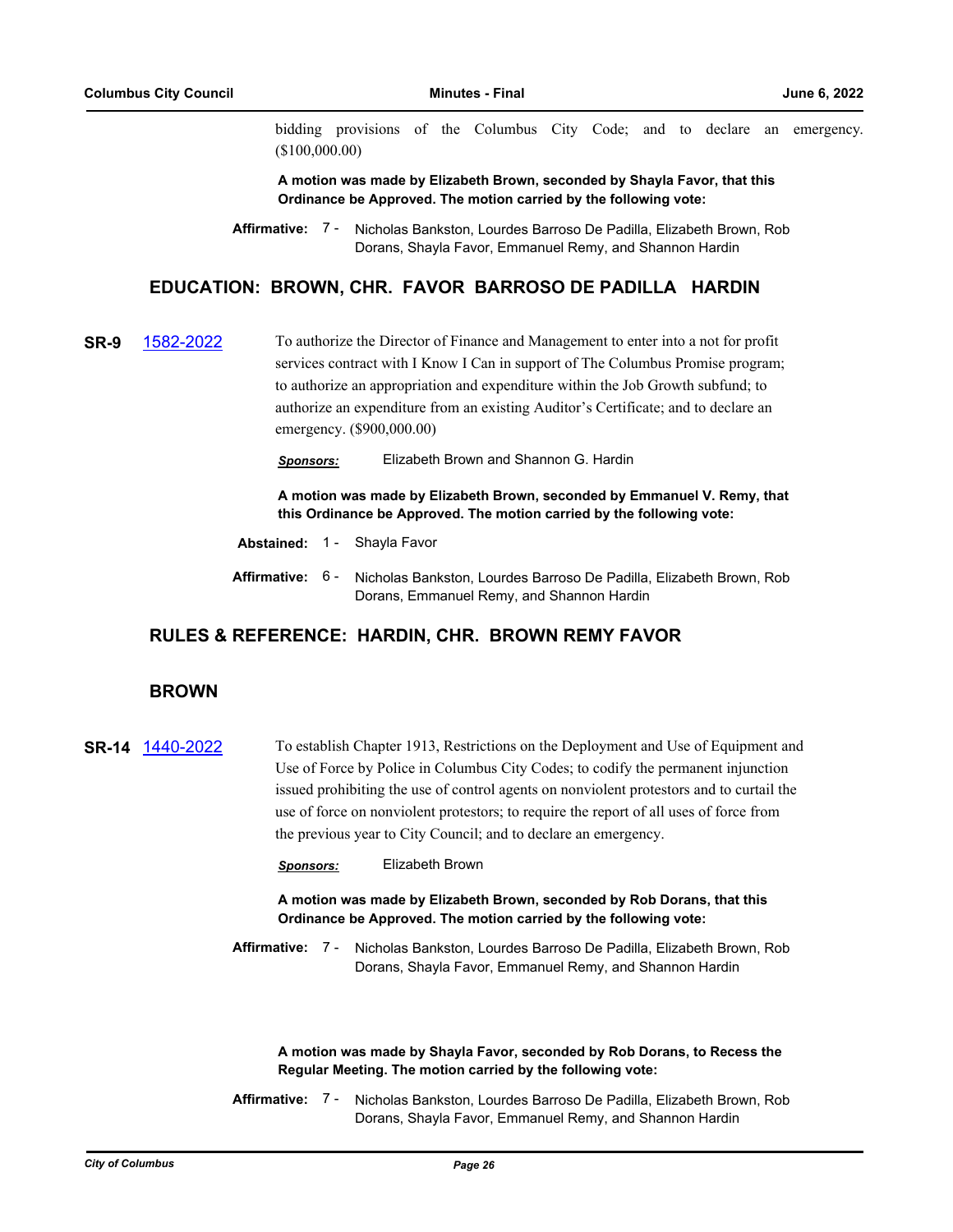## **RECESSED AT 6:37PM**

**A motion was made by Shayla Favor, seconded by Rob Dorans, to Reconvene the Regular Meeting. The motion carried by the following vote:**

Affirmative: 7 - Nicholas Bankston, Lourdes Barroso De Padilla, Elizabeth Brown, Rob Dorans, Shayla Favor, Emmanuel Remy, and Shannon Hardin

## **RECONVENED AT 6:52PM**

## **DORANS**

- **SR-15** [1455-2022](http://columbus.legistar.com/gateway.aspx?m=l&id=/matter.aspx?key=122972) To enact new Chapter 1916 of the Columbus City Codes, pertaining to identification of police officers while on duty.
	- *Sponsors:* Rob Dorans

**A motion was made by Rob Dorans, seconded by Shayla Favor, that this Ordinance be Approved. The motion carried by the following vote:**

**Affirmative:** Nicholas Bankston, Lourdes Barroso De Padilla, Elizabeth Brown, Rob Dorans, Shayla Favor, Emmanuel Remy, and Shannon Hardin Affirmative: 7 -

## **HEALTH & HUMAN SERVICES: FAVOR, CHR. BARROSO DE PADILLA BROWN HARDIN**

## **SR-10** [1563-2022](http://columbus.legistar.com/gateway.aspx?m=l&id=/matter.aspx?key=123081)

To authorize the Director of Finance and Management to establish a contract with Sanofi Pasteur for the purchase of Fluzone Influenza Virus vaccines for Board of Health; to waive the competitive bidding provisions of City Code; to authorize the expenditure of \$94,756.31 from the Health Special Revenue Fund to pay the cost thereof; and to declare an emergency. (\$94,756.31)

**A motion was made by Shayla Favor, seconded by Emmanuel V. Remy, that this Ordinance be Approved. The motion carried by the following vote:**

Affirmative: 7 - Nicholas Bankston, Lourdes Barroso De Padilla, Elizabeth Brown, Rob Dorans, Shayla Favor, Emmanuel Remy, and Shannon Hardin

## **PUBLIC SAFETY: REMY, CHR. BARROSO DE PADILLA DORANS HARDIN**

**SR-11** [1304-2022](http://columbus.legistar.com/gateway.aspx?m=l&id=/matter.aspx?key=122819) To authorize the Director of Public Safety, on behalf of the Division of Support Services, to enter into contract with Agile Network Builders, LLC. for network connectivity; to waive the competitive bidding provisions of the Columbus City Code; to authorize an expenditure of \$133,920.00 from Public Safety's General Fund; and to declare an emergency.(\$133,920.00).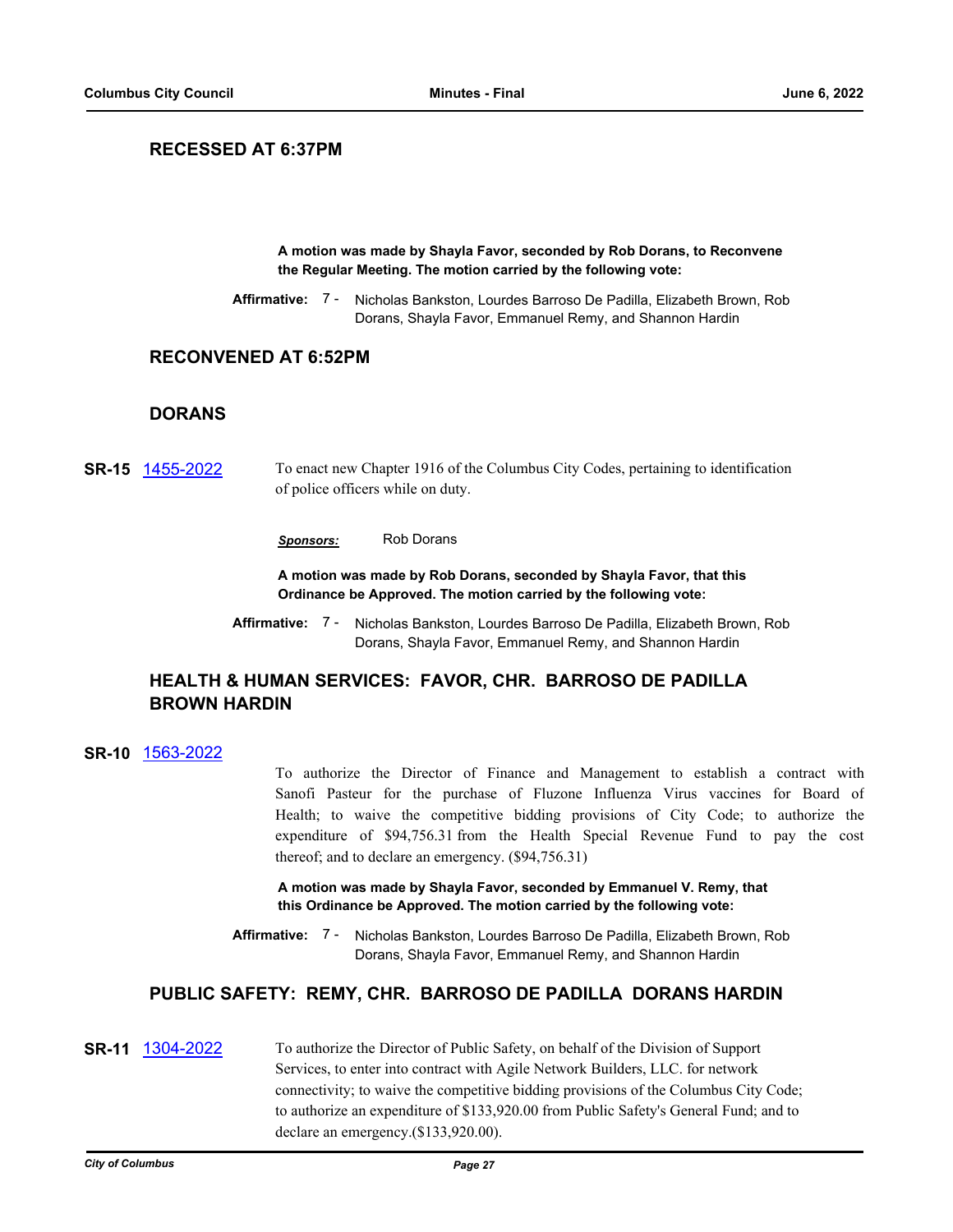|                 | A motion was made by Emmanuel V. Remy, seconded by Shayla Favor, that<br>this Ordinance be Approved. The motion carried by the following vote:                                                                                                                                                                                                                                                                                                                                                                                                                                                                                                                                                                                                                                                                                                          |
|-----------------|---------------------------------------------------------------------------------------------------------------------------------------------------------------------------------------------------------------------------------------------------------------------------------------------------------------------------------------------------------------------------------------------------------------------------------------------------------------------------------------------------------------------------------------------------------------------------------------------------------------------------------------------------------------------------------------------------------------------------------------------------------------------------------------------------------------------------------------------------------|
|                 | Affirmative: 7 - Nicholas Bankston, Lourdes Barroso De Padilla, Elizabeth Brown, Rob<br>Dorans, Shayla Favor, Emmanuel Remy, and Shannon Hardin                                                                                                                                                                                                                                                                                                                                                                                                                                                                                                                                                                                                                                                                                                         |
| SR-12 1447-2022 | To authorize the Director of Public Safety, on behalf of the Division of Police, to<br>modify the current contract with Pro-Tow, Inc. and increase funds for the<br>continuation of towing management services; to authorize an expenditure of<br>\$1,800,000.00 from the Division of Police's General Fund Budget; and to declare an<br>emergency. (\$1,800,000.00)                                                                                                                                                                                                                                                                                                                                                                                                                                                                                    |
|                 | A motion was made by Emmanuel V. Remy, seconded by Shayla Favor, that<br>this Ordinance be Approved. The motion carried by the following vote:                                                                                                                                                                                                                                                                                                                                                                                                                                                                                                                                                                                                                                                                                                          |
|                 | Affirmative: 7 -<br>Nicholas Bankston, Lourdes Barroso De Padilla, Elizabeth Brown, Rob<br>Dorans, Shayla Favor, Emmanuel Remy, and Shannon Hardin                                                                                                                                                                                                                                                                                                                                                                                                                                                                                                                                                                                                                                                                                                      |
| SR-13 1464-2022 | To amend the 2021 Capital Improvement Budget; to authorize and direct the City<br>Auditor to transfer \$458,026.00 within projects of the Safety Voted Bond Fund; to<br>authorize the Finance and Management Director to enter into contracts with and issue<br>purchase orders to Sutphen Corporation for the purchase of one (1) Monarch Custom<br>Pumper in the amount of \$824,098.00, Horton Emergency Vehicles for the purchase<br>of two (2) EMS Transport Vehicles in the amount of \$645,932.00, and Stryker Sales<br>Corporation for the purchase of one (1) LUCAS Chest Compression System in the<br>amount of \$17,570.10; to waive the competitive provisions of the Columbus City<br>Codes, Chapter 329; to authorize the expenditure of \$1,487,600.10 from the Safety<br>Voted Bond Fund; and to declare an emergency. (\$1,487,600.10) |
|                 | A motion was made by Emmanuel V. Remy, seconded by Shayla Favor, that<br>this Ordinance be Approved. The motion carried by the following vote:                                                                                                                                                                                                                                                                                                                                                                                                                                                                                                                                                                                                                                                                                                          |
|                 | Affirmative: 7 -<br>Nicholas Bankston, Lourdes Barroso De Padilla, Elizabeth Brown, Rob<br>Dorans, Shayla Favor, Emmanuel Remy, and Shannon Hardin                                                                                                                                                                                                                                                                                                                                                                                                                                                                                                                                                                                                                                                                                                      |
|                 | EDOM TUE EI OOD                                                                                                                                                                                                                                                                                                                                                                                                                                                                                                                                                                                                                                                                                                                                                                                                                                         |

## **FROM THE FLOOR**

LA [1337-2022](http://columbus.legistar.com/gateway.aspx?m=l&id=/matter.aspx?key=122853) To authorize the Public Safety Director to enter into a contract with K.N.S Services Inc. to install new and replacement cameras and poles and replace antennas that have been damaged by recent storms and construction activities; to waive the competitive bidding provisions of the Columbus City Code; to authorize the expenditure of \$1,084,832.00 from the Department of Public Safety's Voted Bond Funds; and to declare an emergency. (\$1,084,832.00)

#### **A motion was made by Emmanuel V. Remy, seconded by Shayla Favor, that this Ordinance be Approved. The motion carried by the following vote:**

Affirmative: 7 - Nicholas Bankston, Lourdes Barroso De Padilla, Elizabeth Brown, Rob Dorans, Shayla Favor, Emmanuel Remy, and Shannon Hardin